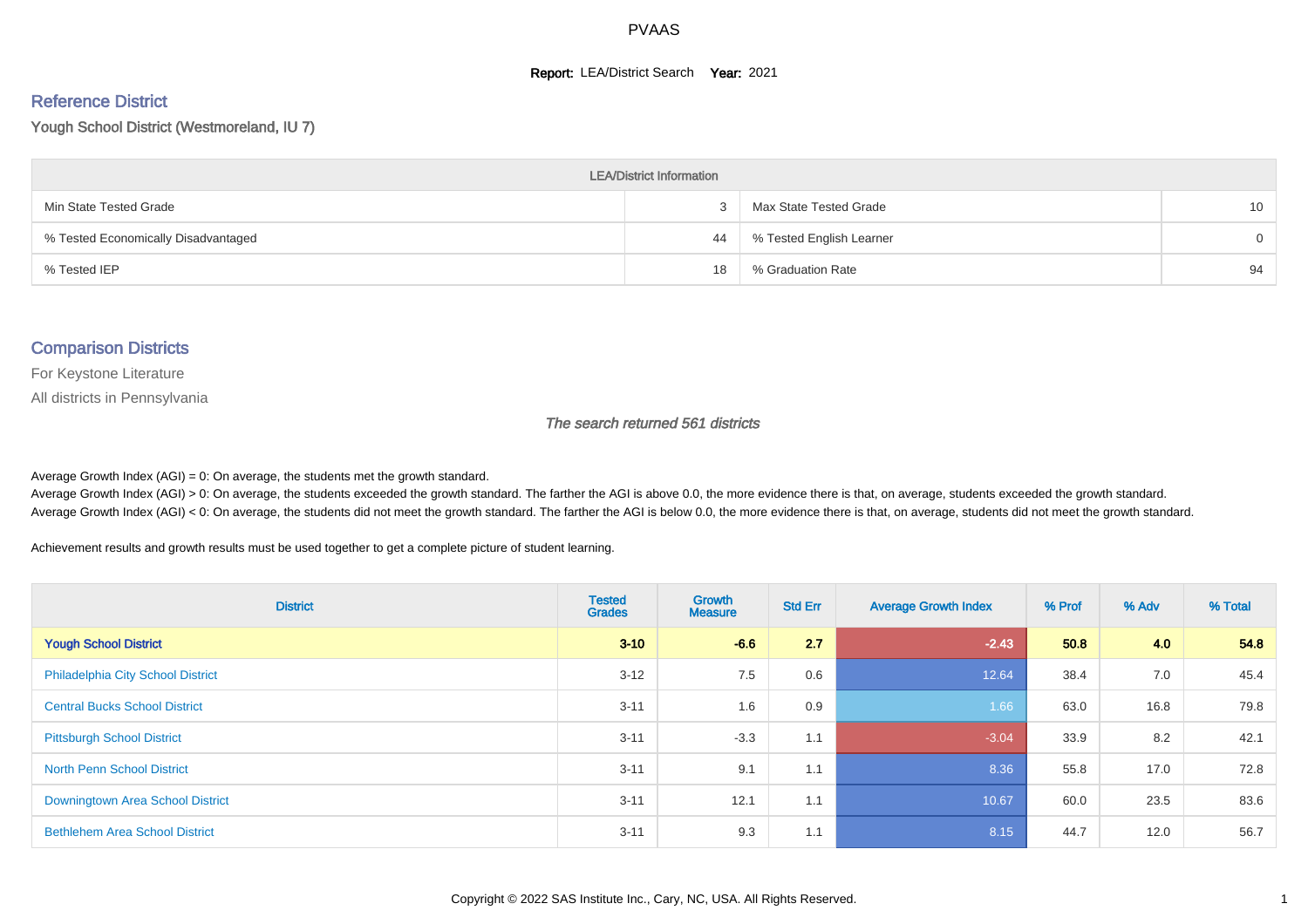| <b>District</b>                           | <b>Tested</b><br><b>Grades</b> | <b>Growth</b><br><b>Measure</b> | <b>Std Err</b> | <b>Average Growth Index</b> | % Prof | % Adv | % Total |
|-------------------------------------------|--------------------------------|---------------------------------|----------------|-----------------------------|--------|-------|---------|
| <b>Yough School District</b>              | $3 - 10$                       | $-6.6$                          | 2.7            | $-2.43$                     | 50.8   | 4.0   | 54.8    |
| <b>Council Rock School District</b>       | $3 - 11$                       | 8.9                             | 1.2            | 7.65                        | 62.8   | 16.6  | 79.4    |
| <b>West Chester Area School District</b>  | $3 - 11$                       | 12.6                            | 1.2            | 10.38                       | 66.8   | 20.2  | 87.0    |
| <b>Parkland School District</b>           | $3 - 11$                       | 5.3                             | 1.2            | 4.30                        | 58.0   | 22.3  | 80.4    |
| <b>Cumberland Valley School District</b>  | $3 - 12$                       | 18.5                            | 1.3            | 14.64                       | 60.7   | 23.4  | 84.1    |
| <b>East Penn School District</b>          | $3 - 11$                       | 4.1                             | 1.3            | 3.27                        | 55.8   | 11.5  | 67.3    |
| <b>Lower Merion School District</b>       | $3 - 11$                       | 19.0                            | 1.3            | 14.93                       | 55.6   | 29.9  | 85.5    |
| <b>North Allegheny School District</b>    | $3 - 11$                       | 17.4                            | 1.3            | 13.52                       | 59.5   | 28.1  | 87.6    |
| <b>Central Dauphin School District</b>    | $3 - 11$                       | 4.4                             | 1.3            | 3.32                        | 53.3   | 7.4   | 60.7    |
| <b>Chambersburg Area School District</b>  | $3 - 11$                       | $-9.5$                          | 1.3            | $-7.20$                     | 42.7   | 8.6   | 51.4    |
| <b>Neshaminy School District</b>          | $3 - 11$                       | 4.0                             | 1.3            | 3.02                        | 58.7   | 9.5   | 68.2    |
| <b>Spring-Ford Area School District</b>   | $3 - 11$                       | $6.0\,$                         | 1.3            | 4.46                        | 60.8   | 16.5  | 77.4    |
| <b>Allentown City School District</b>     | $3 - 12$                       | 5.3                             | 1.4            | 3.88                        | 25.3   | 2.7   | 28.0    |
| <b>Reading School District</b>            | $3 - 11$                       | 10.1                            | 1.4            | 7.25                        | 24.7   | 2.4   | 27.2    |
| <b>West Shore School District</b>         | $3 - 12$                       | $5.0\,$                         | 1.4            | 3.59                        | 54.2   | 9.4   | 63.6    |
| <b>Seneca Valley School District</b>      | $3 - 11$                       | $-1.4$                          | 1.4            | $-0.99$                     | 57.2   | 11.4  | 68.6    |
| <b>Hazleton Area School District</b>      | $3 - 11$                       | 9.6                             | 1.4            | 6.77                        | 45.0   | 7.8   | 52.9    |
| <b>Easton Area School District</b>        | $3 - 12$                       | $-4.1$                          | 1.4            | $-2.91$                     | 39.9   | 4.0   | 43.9    |
| <b>Hempfield School District</b>          | $3 - 11$                       | 0.1                             | 1.4            | 0.08                        | 58.2   | 9.9   | 68.2    |
| <b>State College Area School District</b> | $3 - 11$                       | 20.5                            | 1.4            | 14.33                       | 58.0   | 25.9  | 84.0    |
| <b>Pennridge School District</b>          | $3 - 10$                       | $-16.8$                         | 1.4            | $-11.59$                    | 46.8   | 8.0   | 54.9    |
| <b>Lancaster School District</b>          | $3 - 12$                       | $-15.8$                         | 1.5            | $-10.90$                    | 14.6   | 2.3   | 16.9    |
| Mt Lebanon School District                | $3 - 11$                       | $-1.0$                          | 1.5            | $-0.70$                     | 61.9   | 24.0  | 85.9    |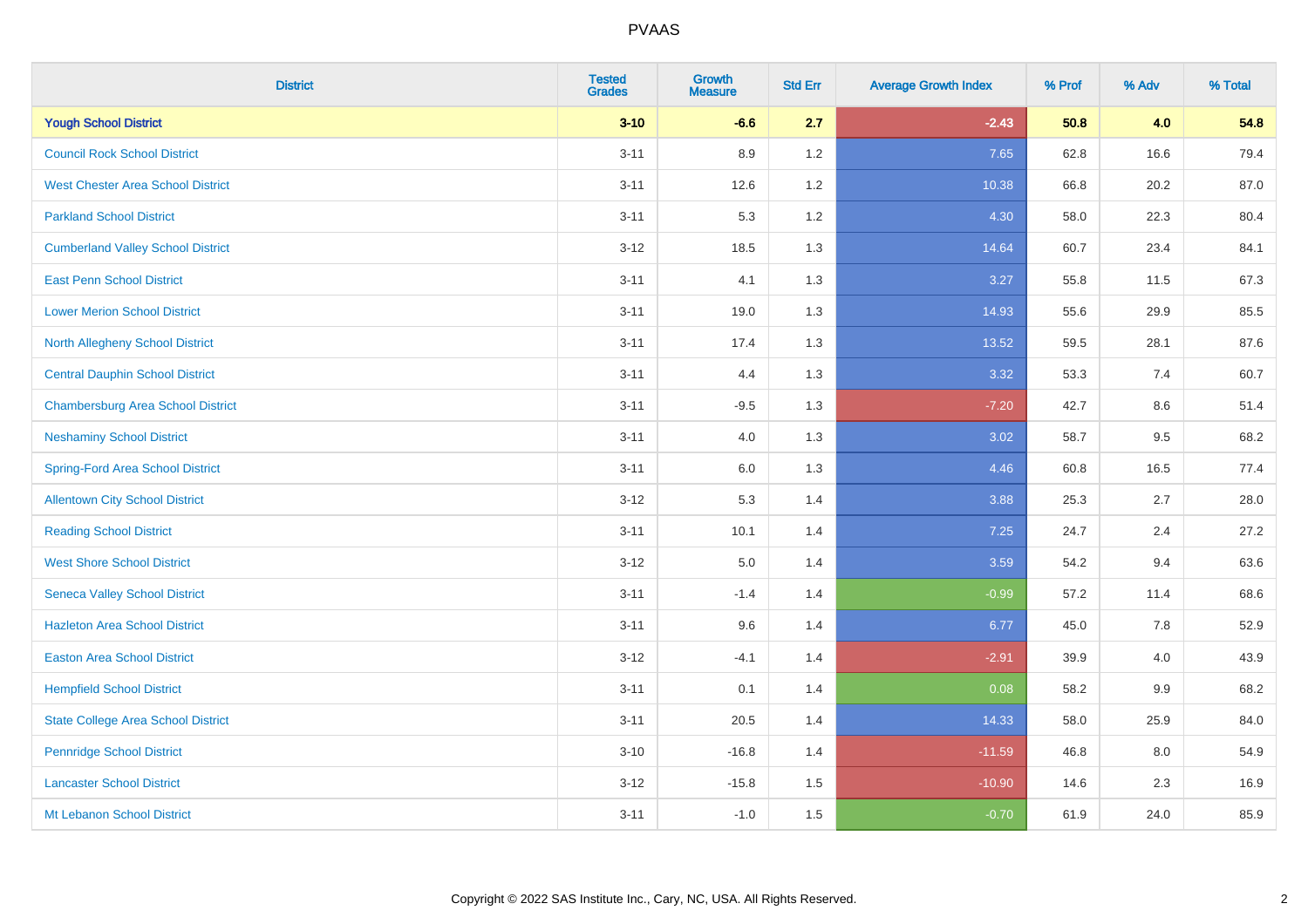| <b>District</b>                           | <b>Tested</b><br><b>Grades</b> | <b>Growth</b><br><b>Measure</b> | <b>Std Err</b> | <b>Average Growth Index</b> | % Prof | % Adv | % Total |
|-------------------------------------------|--------------------------------|---------------------------------|----------------|-----------------------------|--------|-------|---------|
| <b>Yough School District</b>              | $3 - 10$                       | $-6.6$                          | 2.7            | $-2.43$                     | 50.8   | 4.0   | 54.8    |
| Pocono Mountain School District           | $3 - 12$                       | 6.8                             | 1.5            | 4.62                        | 45.8   | 5.0   | 50.7    |
| <b>Pennsbury School District</b>          | $3 - 11$                       | 11.7                            | 1.5            | 7.90                        | 60.1   | 21.3  | 81.3    |
| <b>Boyertown Area School District</b>     | $3 - 11$                       | $-4.7$                          | 1.5            | $-3.17$                     | 55.2   | 11.3  | 66.5    |
| <b>Wilson School District</b>             | $3 - 12$                       | 8.8                             | 1.5            | 5.96                        | 52.6   | 14.6  | 67.2    |
| <b>Upper Darby School District</b>        | $3 - 12$                       | 6.9                             | 1.5            | 4.62                        | 45.0   | 6.7   | 51.7    |
| <b>Souderton Area School District</b>     | $3 - 11$                       | 12.4                            | 1.5            | 8.28                        | 61.7   | 15.2  | 76.9    |
| <b>Millcreek Township School District</b> | $3 - 11$                       | 3.1                             | 1.5            | 2.06                        | 55.6   | 14.2  | 69.7    |
| <b>Haverford Township School District</b> | $3 - 11$                       | 8.0                             | 1.5            | 5.27                        | 53.0   | 25.5  | 78.6    |
| <b>Dallastown Area School District</b>    | $3 - 11$                       | 13.5                            | 1.5            | 8.84                        | 56.0   | 17.9  | 73.8    |
| Pennsylvania Cyber Charter School         | $3 - 11$                       | 11.6                            | 1.5            | 7.54                        | 46.3   | 5.0   | 51.3    |
| <b>Butler Area School District</b>        | $3 - 11$                       | $-6.5$                          | 1.5            | $-4.26$                     | 42.5   | 9.4   | 51.9    |
| <b>Erie City School District</b>          | $3 - 12$                       | $-14.5$                         | 1.6            | $-9.26$                     | 25.4   | 3.0   | 28.4    |
| East Stroudsburg Area School District     | $3 - 11$                       | 0.1                             | 1.6            | 0.05                        | 45.8   | 7.8   | 53.6    |
| <b>Hempfield Area School District</b>     | $3 - 12$                       | 4.6                             | 1.6            | 2.86                        | 53.5   | 20.1  | 73.6    |
| <b>Perkiomen Valley School District</b>   | $3 - 11$                       | $-3.5$                          | 1.6            | $-2.18$                     | 53.8   | 13.4  | 67.2    |
| Northampton Area School District          | $3 - 11$                       | 4.0                             | 1.6            | 2.51                        | 52.3   | 10.8  | 63.1    |
| <b>Norristown Area School District</b>    | $3 - 12$                       | $-12.8$                         | 1.6            | $-7.98$                     | 23.5   | 2.3   | 25.7    |
| <b>Avon Grove School District</b>         | $3 - 10$                       | 10.0                            | 1.6            | 6.26                        | 56.3   | 18.6  | 74.9    |
| <b>Manheim Township School District</b>   | $3 - 12$                       | $-0.9$                          | 1.6            | $-0.58$                     | 53.2   | 15.5  | 68.7    |
| <b>Owen J Roberts School District</b>     | $3 - 11$                       | $-12.3$                         | 1.6            | $-7.61$                     | 57.0   | 11.9  | 69.0    |
| <b>Penn Manor School District</b>         | $3 - 11$                       | $-0.4$                          | 1.6            | $-0.25$                     | 51.9   | 12.6  | 64.5    |
| <b>Canon-Mcmillan School District</b>     | $3 - 11$                       | $-0.8$                          | 1.6            | $-0.50$                     | 58.7   | 15.9  | 74.6    |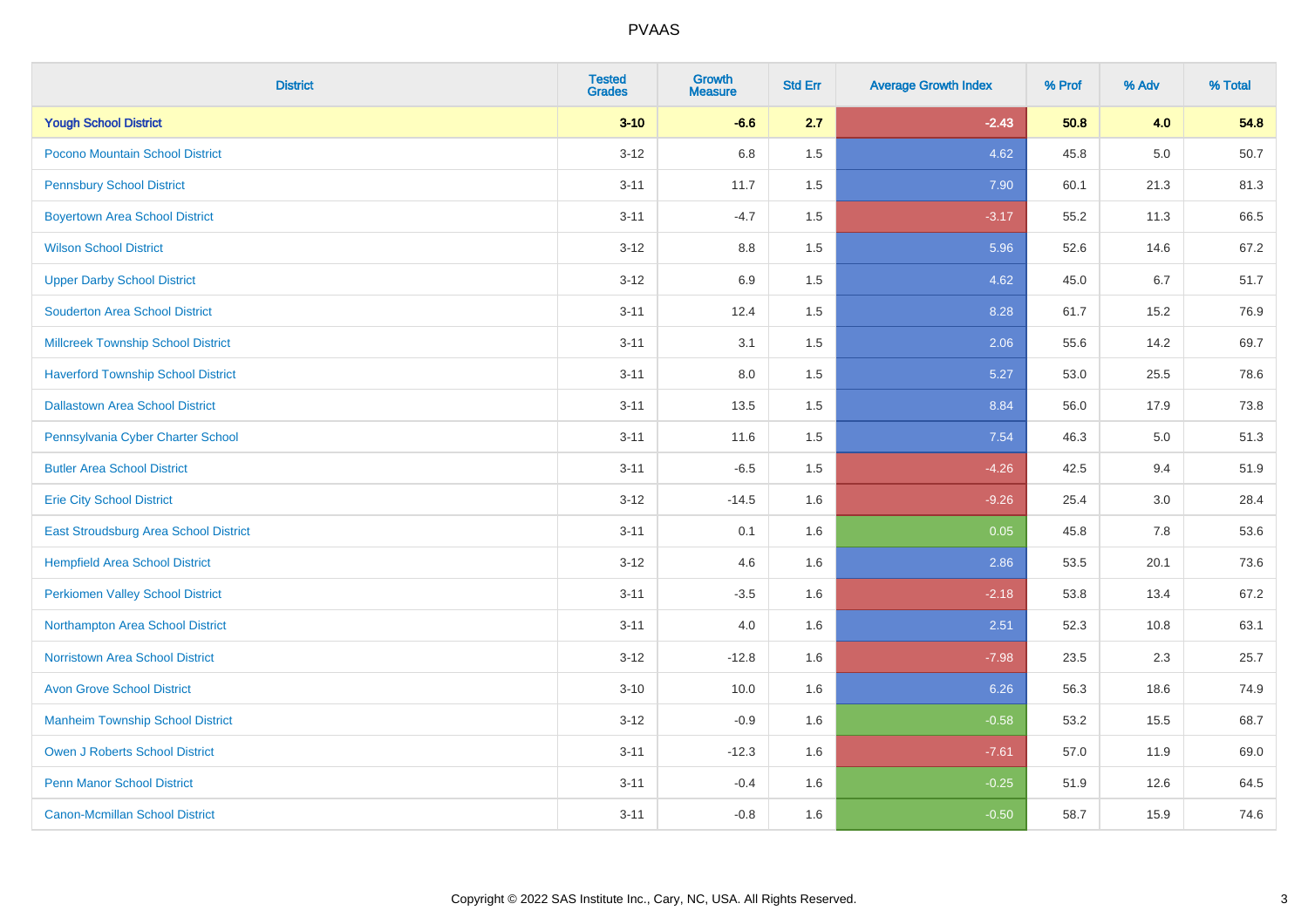| <b>District</b>                             | <b>Tested</b><br><b>Grades</b> | Growth<br><b>Measure</b> | <b>Std Err</b> | <b>Average Growth Index</b> | % Prof | % Adv | % Total |
|---------------------------------------------|--------------------------------|--------------------------|----------------|-----------------------------|--------|-------|---------|
| <b>Yough School District</b>                | $3 - 10$                       | $-6.6$                   | 2.7            | $-2.43$                     | 50.8   | 4.0   | 54.8    |
| <b>Bensalem Township School District</b>    | $3 - 11$                       | 1.6                      | 1.6            | 0.98                        | 38.8   | 8.3   | 47.1    |
| Altoona Area School District                | $3-12$                         | 3.3                      | 1.6            | 1.99                        | 47.7   | 8.2   | 55.9    |
| <b>Quakertown Community School District</b> | $3 - 12$                       | $-4.4$                   | 1.6            | $-2.70$                     | 56.5   | 10.0  | 66.6    |
| <b>Cornwall-Lebanon School District</b>     | $3 - 11$                       | 8.3                      | 1.6            | 5.08                        | 47.2   | 8.4   | 55.6    |
| <b>Ridley School District</b>               | $3-12$                         | 10.0                     | 1.6            | 6.10                        | 45.6   | 8.2   | 53.8    |
| <b>Mifflin County School District</b>       | $3 - 11$                       | 9.1                      | 1.7            | 5.49                        | 47.1   | 6.7   | 53.8    |
| <b>Nazareth Area School District</b>        | $3 - 11$                       | $-4.7$                   | 1.7            | $-2.82$                     | 59.2   | 9.9   | 69.0    |
| <b>Garnet Valley School District</b>        | $3 - 10$                       | 10.9                     | 1.7            | 6.53                        | 67.1   | 19.0  | 86.1    |
| <b>Centennial School District</b>           | $3 - 10$                       | 7.1                      | 1.7            | 4.29                        | 50.1   | 8.7   | 58.9    |
| <b>Coatesville Area School District</b>     | $3 - 11$                       | $-4.4$                   | 1.7            | $-2.62$                     | 36.3   | 4.2   | 40.5    |
| <b>Penn-Trafford School District</b>        | $3 - 11$                       | 13.4                     | 1.7            | 7.87                        | 62.3   | 21.9  | 84.2    |
| <b>Armstrong School District</b>            | $3 - 11$                       | 2.6                      | 1.7            | 1.53                        | 51.5   | 6.1   | 57.6    |
| <b>Colonial School District</b>             | $3 - 11$                       | 14.0                     | 1.7            | 8.21                        | 60.2   | 19.6  | 79.8    |
| <b>Central York School District</b>         | $3 - 12$                       | 12.3                     | 1.7            | 7.20                        | 55.5   | 11.5  | 67.0    |
| <b>York Co School Of Technology</b>         | $9 - 12$                       | $-3.8$                   | 1.7            | $-2.22$                     | 39.1   | 5.6   | 44.7    |
| Hatboro-Horsham School District             | $3 - 11$                       | $-12.8$                  | 1.7            | $-7.47$                     | 45.6   | 7.2   | 52.8    |
| <b>Methacton School District</b>            | $3 - 11$                       | 2.5                      | 1.7            | 1.43                        | 62.5   | 16.4  | 79.0    |
| <b>Springfield School District</b>          | $3 - 11$                       | 13.8                     | 1.7            | 7.99                        | 60.9   | 21.5  | 82.4    |
| <b>Norwin School District</b>               | $3 - 11$                       | 18.0                     | 1.7            | 10.37                       | 58.5   | 27.0  | 85.4    |
| <b>Upper Saint Clair School District</b>    | $3 - 11$                       | 18.5                     | 1.7            | 10.65                       | 61.8   | 30.1  | 91.9    |
| <b>Governor Mifflin School District</b>     | $3 - 11$                       | 4.1                      | 1.8            | 2.33                        | 42.5   | 7.2   | 49.7    |
| <b>Bethel Park School District</b>          | $3 - 11$                       | 5.6                      | 1.8            | 3.18                        | 65.3   | 18.6  | 83.9    |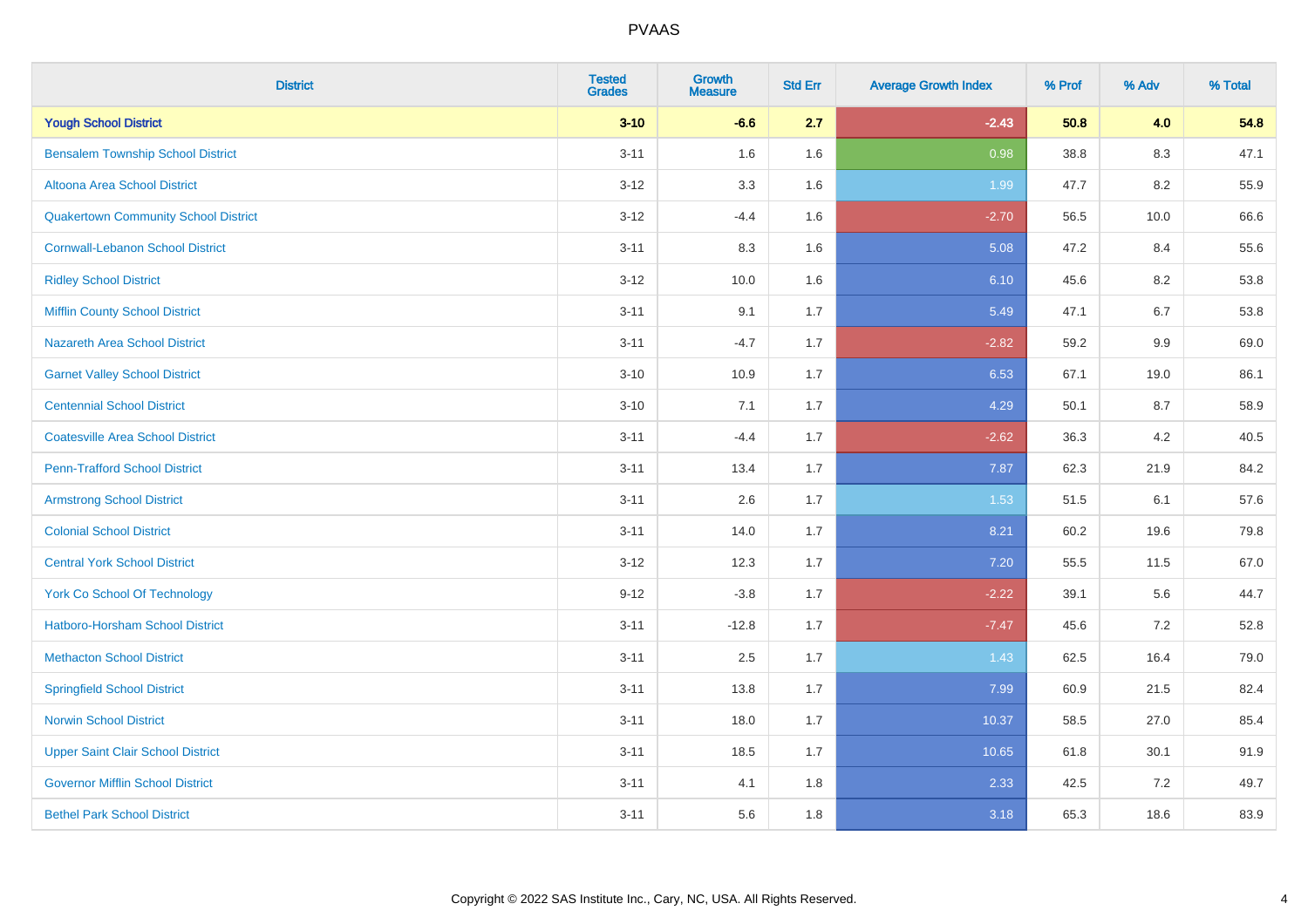| <b>District</b>                                    | <b>Tested</b><br><b>Grades</b> | Growth<br><b>Measure</b> | <b>Std Err</b> | <b>Average Growth Index</b> | % Prof | % Adv | % Total |
|----------------------------------------------------|--------------------------------|--------------------------|----------------|-----------------------------|--------|-------|---------|
| <b>Yough School District</b>                       | $3 - 10$                       | $-6.6$                   | 2.7            | $-2.43$                     | 50.8   | 4.0   | 54.8    |
| <b>Whitehall-Coplay School District</b>            | $3 - 11$                       | 6.1                      | 1.8            | 3.45                        | 49.3   | 7.4   | 56.6    |
| <b>Warren County School District</b>               | $3 - 11$                       | $-0.1$                   | 1.8            | $-0.06$                     | 37.2   | 5.3   | 42.6    |
| <b>Williamsport Area School District</b>           | $3 - 11$                       | 1.9                      | 1.8            | 1.04                        | 44.1   | 12.8  | 56.9    |
| Mechanicsburg Area School District                 | $3 - 11$                       | 5.9                      | 1.8            | 3.29                        | 57.2   | 13.7  | 70.9    |
| <b>Ephrata Area School District</b>                | $3 - 11$                       | 5.6                      | 1.8            | 3.12                        | 54.7   | 9.5   | 64.2    |
| <b>Upper Dublin School District</b>                | $3 - 12$                       | 15.4                     | 1.8            | 8.53                        | 60.8   | 24.8  | 85.6    |
| <b>Delaware Valley School District</b>             | $3 - 11$                       | 12.6                     | 1.8            | 6.93                        | 55.2   | 16.2  | 71.4    |
| <b>Pine-Richland School District</b>               | $3 - 11$                       | 11.5                     | 1.8            | 6.31                        | 60.6   | 24.4  | 85.0    |
| <b>Wissahickon School District</b>                 | $3 - 10$                       | 12.5                     | 1.8            | 6.85                        | 58.3   | 22.4  | 80.7    |
| <b>Peters Township School District</b>             | $3 - 11$                       | 5.0                      | 1.8            | 2.76                        | 59.8   | 26.1  | 85.9    |
| <b>Kennett Consolidated School District</b>        | $3 - 11$                       | 4.8                      | 1.8            | 2.61                        | 52.5   | 10.7  | 63.2    |
| Fox Chapel Area School District                    | $3 - 11$                       | 9.8                      | 1.8            | 5.36                        | 56.6   | 28.6  | 85.2    |
| <b>North Hills School District</b>                 | $3 - 11$                       | $-1.8$                   | 1.8            | $-0.96$                     | 59.1   | 14.1  | 73.2    |
| <b>Conestoga Valley School District</b>            | $3 - 11$                       | 8.7                      | 1.8            | 4.69                        | 60.3   | 13.5  | 73.8    |
| <b>Elizabethtown Area School District</b>          | $3 - 12$                       | $-0.9$                   | 1.9            | $-0.47$                     | 50.0   | 11.2  | 61.2    |
| <b>Shaler Area School District</b>                 | $3 - 11$                       | $-0.8$                   | 1.9            | $-0.43$                     | 49.1   | 9.6   | 58.7    |
| <b>Commonwealth Charter Academy Charter School</b> | $3 - 10$                       | 9.1                      | 1.9            | 4.90                        | 47.2   | 9.1   | 56.3    |
| <b>Warwick School District</b>                     | $3 - 11$                       | 5.2                      | 1.9            | 2.76                        | 46.4   | 17.0  | 63.3    |
| <b>South Western School District</b>               | $3 - 12$                       | 3.9                      | 1.9            | 2.08                        | 60.2   | 8.1   | 68.3    |
| <b>Great Valley School District</b>                | $3 - 11$                       | 15.0                     | 1.9            | 7.98                        | 50.0   | 35.0  | 85.0    |
| Palmyra Area School District                       | $3 - 11$                       | 5.6                      | 1.9            | 2.96                        | 56.4   | 15.6  | 72.0    |
| <b>Carlisle Area School District</b>               | $3 - 11$                       | $-5.3$                   | 1.9            | $-2.81$                     | 54.0   | 6.3   | 60.3    |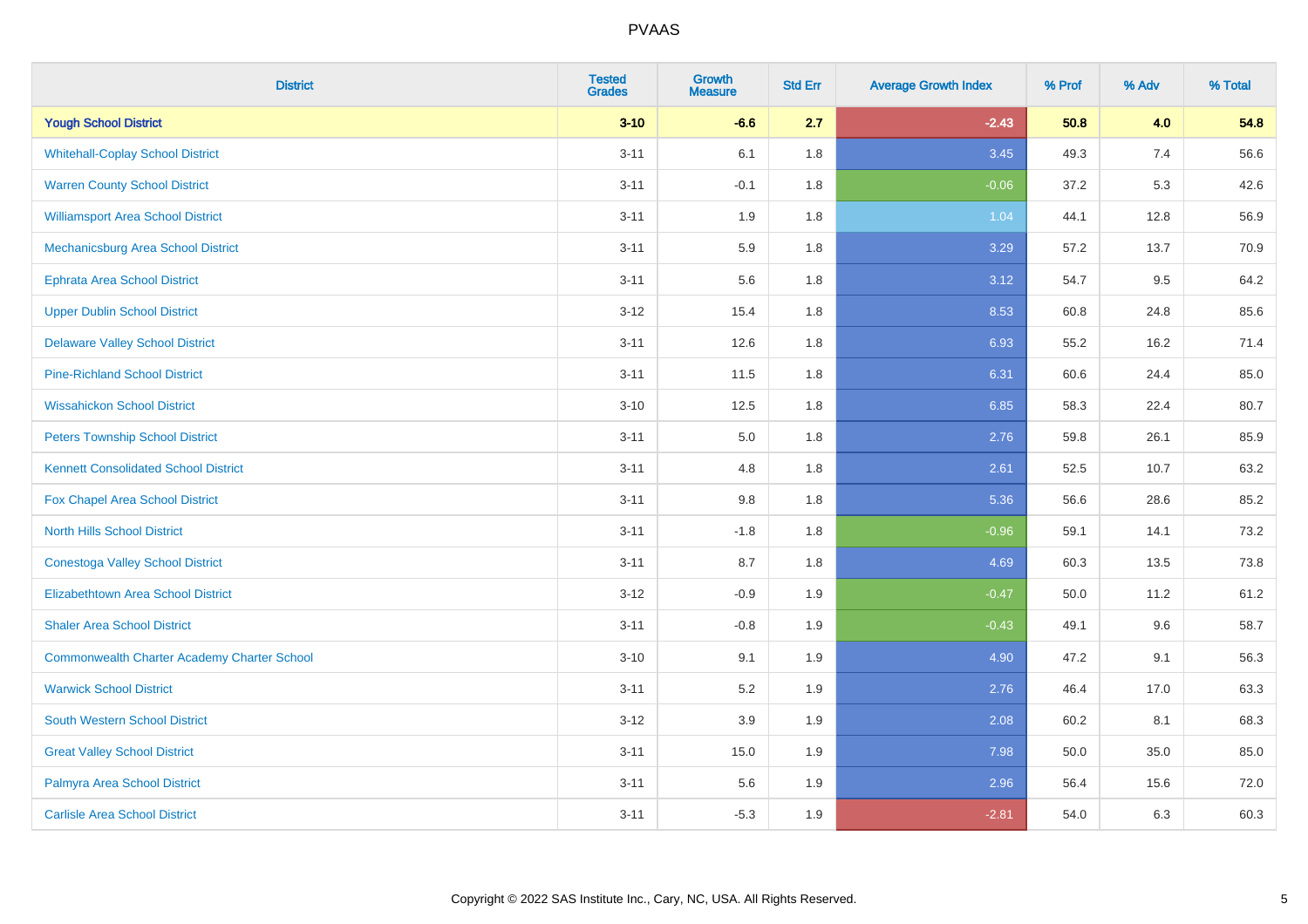| <b>District</b>                          | <b>Tested</b><br><b>Grades</b> | Growth<br><b>Measure</b> | <b>Std Err</b> | <b>Average Growth Index</b> | % Prof | % Adv   | % Total |
|------------------------------------------|--------------------------------|--------------------------|----------------|-----------------------------|--------|---------|---------|
| <b>Yough School District</b>             | $3 - 10$                       | $-6.6$                   | 2.7            | $-2.43$                     | 50.8   | 4.0     | 54.8    |
| <b>Waynesboro Area School District</b>   | $3 - 12$                       | $-6.1$                   | 1.9            | $-3.20$                     | 50.0   | $6.8\,$ | 56.8    |
| <b>Baldwin-Whitehall School District</b> | $3 - 11$                       | 1.8                      | 1.9            | 0.94                        | 58.6   | 8.6     | 67.1    |
| <b>Muhlenberg School District</b>        | $3 - 10$                       | $4.0\,$                  | 1.9            | 2.10                        | 34.2   | 2.6     | 36.8    |
| <b>Oxford Area School District</b>       | $3 - 11$                       | $-4.3$                   | 1.9            | $-2.26$                     | 41.3   | 8.0     | 49.3    |
| <b>Abington School District</b>          | $3 - 10$                       | $-11.5$                  | 1.9            | $-6.00$                     | 56.2   | 11.6    | 67.8    |
| <b>Exeter Township School District</b>   | $3 - 11$                       | $-10.4$                  | 1.9            | $-5.44$                     | 50.6   | 2.7     | 53.3    |
| <b>Stroudsburg Area School District</b>  | $3 - 11$                       | $5.5\,$                  | 1.9            | 2.88                        | 48.1   | 4.2     | 52.3    |
| <b>Lebanon School District</b>           | $3 - 11$                       | $-1.6$                   | 1.9            | $-0.80$                     | 24.4   | 2.6     | 27.0    |
| <b>Franklin Regional School District</b> | $3 - 11$                       | 2.0                      | 1.9            | 1.02                        | 66.7   | 15.5    | 82.1    |
| <b>Penn-Delco School District</b>        | $3 - 11$                       | $-6.8$                   | 1.9            | $-3.51$                     | 46.6   | 3.2     | 49.8    |
| <b>Moon Area School District</b>         | $3 - 11$                       | 8.2                      | 1.9            | 4.25                        | 58.7   | 18.5    | 77.2    |
| <b>Shippensburg Area School District</b> | $3 - 11$                       | 9.3                      | 1.9            | 4.84                        | 53.1   | 10.2    | 63.3    |
| <b>Greater Latrobe School District</b>   | $3 - 11$                       | 0.6                      | 1.9            | 0.31                        | 55.5   | 14.1    | 69.5    |
| <b>Lower Dauphin School District</b>     | $3 - 11$                       | 0.6                      | 1.9            | 0.33                        | 49.2   | 12.6    | 61.8    |
| South Fayette Township School District   | $3 - 11$                       | 1.7                      | 2.0            | 0.88                        | 61.0   | 26.5    | 87.6    |
| Northern York County School District     | $3 - 11$                       | 15.6                     | 2.0            | 7.98                        | 57.4   | 11.5    | 68.8    |
| Northeastern York School District        | $3 - 11$                       | 5.9                      | 2.0            | 3.03                        | 51.1   | 16.6    | 67.6    |
| <b>Bristol Township School District</b>  | $3 - 11$                       | $-13.9$                  | 2.0            | $-7.05$                     | 31.0   | 3.7     | 34.7    |
| Daniel Boone Area School District        | $3 - 12$                       | 5.7                      | 2.0            | 2.88                        | 51.0   | 11.5    | 62.6    |
| <b>Solanco School District</b>           | $3 - 11$                       | $-11.0$                  | 2.0            | $-5.55$                     | 41.6   | 4.5     | 46.1    |
| Lampeter-Strasburg School District       | $3 - 12$                       | $-8.6$                   | 2.0            | $-4.33$                     | 55.1   | $9.8\,$ | 64.8    |
| <b>Bangor Area School District</b>       | $3 - 12$                       | $-0.9$                   | 2.0            | $-0.43$                     | 44.3   | 4.7     | 49.0    |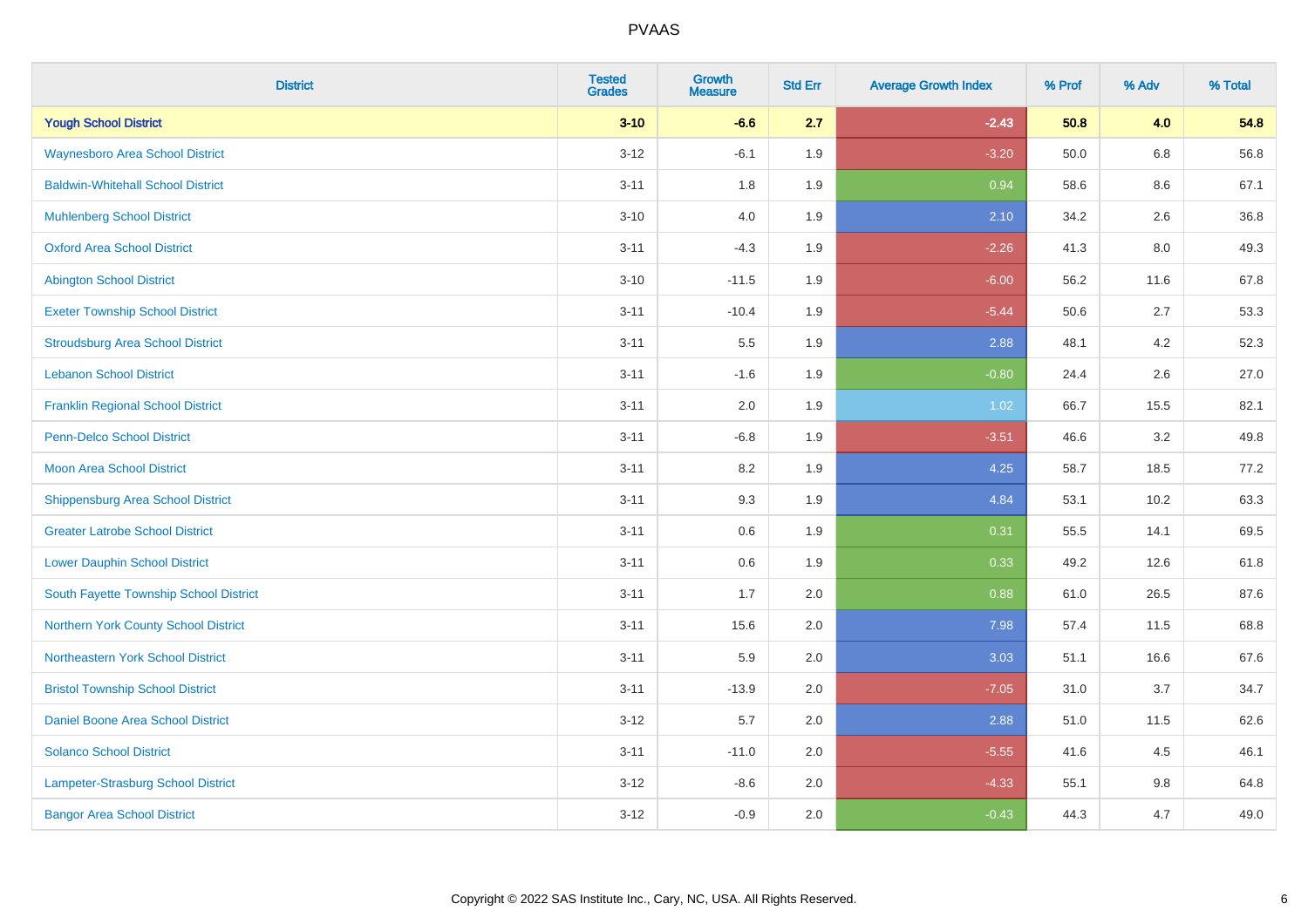| <b>District</b>                             | <b>Tested</b><br><b>Grades</b> | Growth<br><b>Measure</b> | <b>Std Err</b> | <b>Average Growth Index</b> | % Prof | % Adv | % Total |
|---------------------------------------------|--------------------------------|--------------------------|----------------|-----------------------------|--------|-------|---------|
| <b>Yough School District</b>                | $3 - 10$                       | $-6.6$                   | 2.7            | $-2.43$                     | 50.8   | 4.0   | 54.8    |
| <b>Conewago Valley School District</b>      | $3 - 12$                       | $-0.9$                   | 2.0            | $-0.45$                     | 51.7   | 9.6   | 61.3    |
| <b>Pleasant Valley School District</b>      | $3 - 11$                       | 3.1                      | 2.0            | 1.57                        | 57.2   | 5.5   | 62.8    |
| <b>Kiski Area School District</b>           | $3 - 11$                       | $-3.7$                   | 2.0            | $-1.86$                     | 57.4   | 10.4  | 67.8    |
| <b>Connellsville Area School District</b>   | $3 - 11$                       | 6.1                      | 2.0            | 3.05                        | 45.4   | 7.8   | 53.2    |
| <b>Trinity Area School District</b>         | $3 - 11$                       | $-5.4$                   | 2.0            | $-2.71$                     | 48.3   | 11.8  | 60.1    |
| <b>Upper Merion Area School District</b>    | $3 - 11$                       | 15.3                     | 2.0            | 7.62                        | 59.3   | 19.3  | 78.6    |
| <b>Derry Township School District</b>       | $3 - 10$                       | 12.8                     | 2.0            | 6.39                        | 54.8   | 25.8  | 80.6    |
| <b>Chartiers Valley School District</b>     | $3 - 11$                       | $-1.7$                   | 2.0            | $-0.81$                     | 54.7   | 8.4   | 63.1    |
| <b>Dubois Area School District</b>          | $3 - 11$                       | $-6.2$                   | 2.0            | $-3.07$                     | 50.9   | 13.4  | 64.3    |
| <b>Pottsgrove School District</b>           | $3 - 11$                       | 2.8                      | 2.0            | 1.35                        | 44.0   | 10.0  | 53.9    |
| <b>Cocalico School District</b>             | $3 - 11$                       | 10.6                     | 2.0            | 5.18                        | 50.8   | 14.1  | 64.8    |
| <b>Keystone Central School District</b>     | $3 - 11$                       | $-5.1$                   | 2.0            | $-2.46$                     | 44.7   | 4.6   | 49.4    |
| <b>Dover Area School District</b>           | $3 - 12$                       | 6.0                      | 2.1            | 2.94                        | 52.2   | 6.0   | 58.2    |
| <b>Upper Perkiomen School District</b>      | $3 - 11$                       | 22.1                     | 2.1            | 10.74                       | 57.7   | 13.2  | 70.9    |
| <b>York Suburban School District</b>        | $3 - 11$                       | 10.1                     | 2.1            | 4.91                        | 53.5   | 27.8  | 81.3    |
| <b>Mars Area School District</b>            | $3 - 10$                       | 5.7                      | 2.1            | 2.75                        | 57.9   | 18.2  | 76.1    |
| Southern York County School District        | $3 - 11$                       | 14.2                     | 2.1            | 6.91                        | 55.1   | 18.1  | 73.1    |
| <b>Cheltenham School District</b>           | $3 - 11$                       | $-1.4$                   | 2.1            | $-0.67$                     | 46.1   | 10.0  | 56.1    |
| <b>West Allegheny School District</b>       | $3 - 12$                       | 4.0                      | 2.1            | 1.96                        | 63.1   | 15.7  | 78.8    |
| <b>Hollidaysburg Area School District</b>   | $3 - 11$                       | 6.0                      | 2.1            | 2.88                        | 57.1   | 12.3  | 69.4    |
| <b>Radnor Township School District</b>      | $3 - 12$                       | 1.0                      | 2.1            | 0.50                        | 65.0   | 23.2  | 88.2    |
| <b>West Jefferson Hills School District</b> | $3 - 11$                       | 1.8                      | 2.1            | 0.88                        | 55.7   | 20.8  | 76.4    |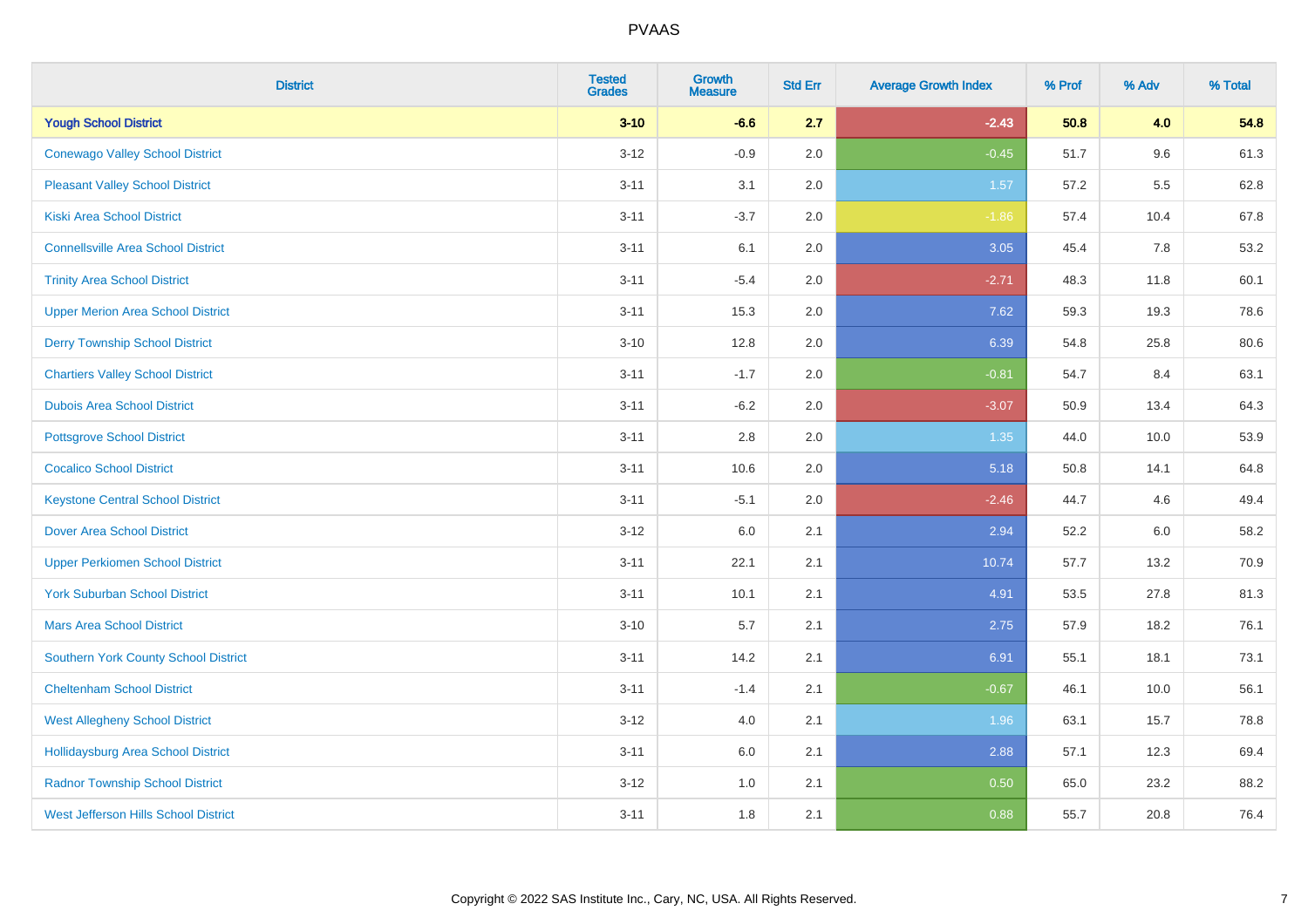| <b>District</b>                                 | <b>Tested</b><br><b>Grades</b> | <b>Growth</b><br><b>Measure</b> | <b>Std Err</b> | <b>Average Growth Index</b> | % Prof | % Adv   | % Total |
|-------------------------------------------------|--------------------------------|---------------------------------|----------------|-----------------------------|--------|---------|---------|
| <b>Yough School District</b>                    | $3 - 10$                       | $-6.6$                          | 2.7            | $-2.43$                     | 50.8   | 4.0     | 54.8    |
| <b>Montour School District</b>                  | $3 - 11$                       | $-1.8$                          | 2.1            | $-0.88$                     | 61.4   | 15.1    | 76.5    |
| <b>William Penn School District</b>             | $3-12$                         | 8.3                             | 2.1            | 3.99                        | 35.6   | $3.0\,$ | 38.7    |
| Phoenixville Area School District               | $3 - 11$                       | $-1.7$                          | 2.1            | $-0.83$                     | 59.9   | 10.6    | 70.5    |
| <b>Spring Grove Area School District</b>        | $3 - 11$                       | 5.6                             | 2.1            | 2.68                        | 55.1   | 15.0    | 70.1    |
| <b>Gettysburg Area School District</b>          | $3 - 11$                       | $-4.0$                          | 2.1            | $-1.89$                     | 45.3   | 14.0    | 59.3    |
| <b>Manheim Central School District</b>          | $3 - 11$                       | 2.1                             | 2.1            | 1.01                        | 53.2   | 11.6    | 64.8    |
| <b>Interboro School District</b>                | $3 - 12$                       | $-7.3$                          | 2.1            | $-3.43$                     | 46.6   | 4.8     | 51.4    |
| <b>York City School District</b>                | $3-12$                         | $-28.9$                         | 2.1            | $-13.59$                    | 6.0    | $0.3\,$ | 6.2     |
| <b>Harrisburg City School District</b>          | $3 - 11$                       | $-0.4$                          | 2.1            | $-0.19$                     | 15.1   | 0.4     | 15.5    |
| <b>Twin Valley School District</b>              | $3 - 12$                       | $-3.6$                          | 2.1            | $-1.69$                     | 49.6   | 7.1     | 56.8    |
| Juniata County School District                  | $3 - 12$                       | $-4.9$                          | 2.1            | $-2.26$                     | 38.5   | 2.9     | 41.4    |
| <b>Hampton Township School District</b>         | $3 - 11$                       | 5.1                             | 2.2            | 2.35                        | 54.0   | 28.2    | 82.2    |
| <b>Fleetwood Area School District</b>           | $3 - 10$                       | 12.2                            | 2.2            | 5.68                        | 53.5   | 11.6    | 65.2    |
| Pennsylvania Leadership Charter School          | $3 - 11$                       | 4.6                             | 2.2            | 2.13                        | 55.4   | 11.2    | 66.7    |
| <b>Abington Heights School District</b>         | $3 - 11$                       | 13.5                            | 2.2            | 6.27                        | 58.3   | 16.2    | 74.5    |
| <b>Crawford Central School District</b>         | $3 - 11$                       | $-4.7$                          | 2.2            | $-2.15$                     | 40.6   | 10.5    | 51.1    |
| <b>Lower Moreland Township School District</b>  | $3 - 11$                       | 2.0                             | 2.2            | 0.95                        | 62.8   | 17.0    | 79.8    |
| <b>Upper Moreland Township School District</b>  | $3 - 11$                       | $-5.0$                          | 2.2            | $-2.31$                     | 57.9   | 4.0     | 61.9    |
| <b>Eastern Lancaster County School District</b> | $3-12$                         | 4.5                             | 2.2            | 2.09                        | 46.3   | 11.4    | 57.6    |
| <b>Plum Borough School District</b>             | $3 - 11$                       | $-11.3$                         | 2.2            | $-5.19$                     | 51.1   | 9.0     | 60.1    |
| <b>Greencastle-Antrim School District</b>       | $3 - 11$                       | $-3.0$                          | 2.2            | $-1.36$                     | 62.4   | 9.9     | 72.3    |
| <b>Bellefonte Area School District</b>          | $3 - 11$                       | $-0.4$                          | 2.2            | $-0.17$                     | 47.6   | 10.6    | 58.2    |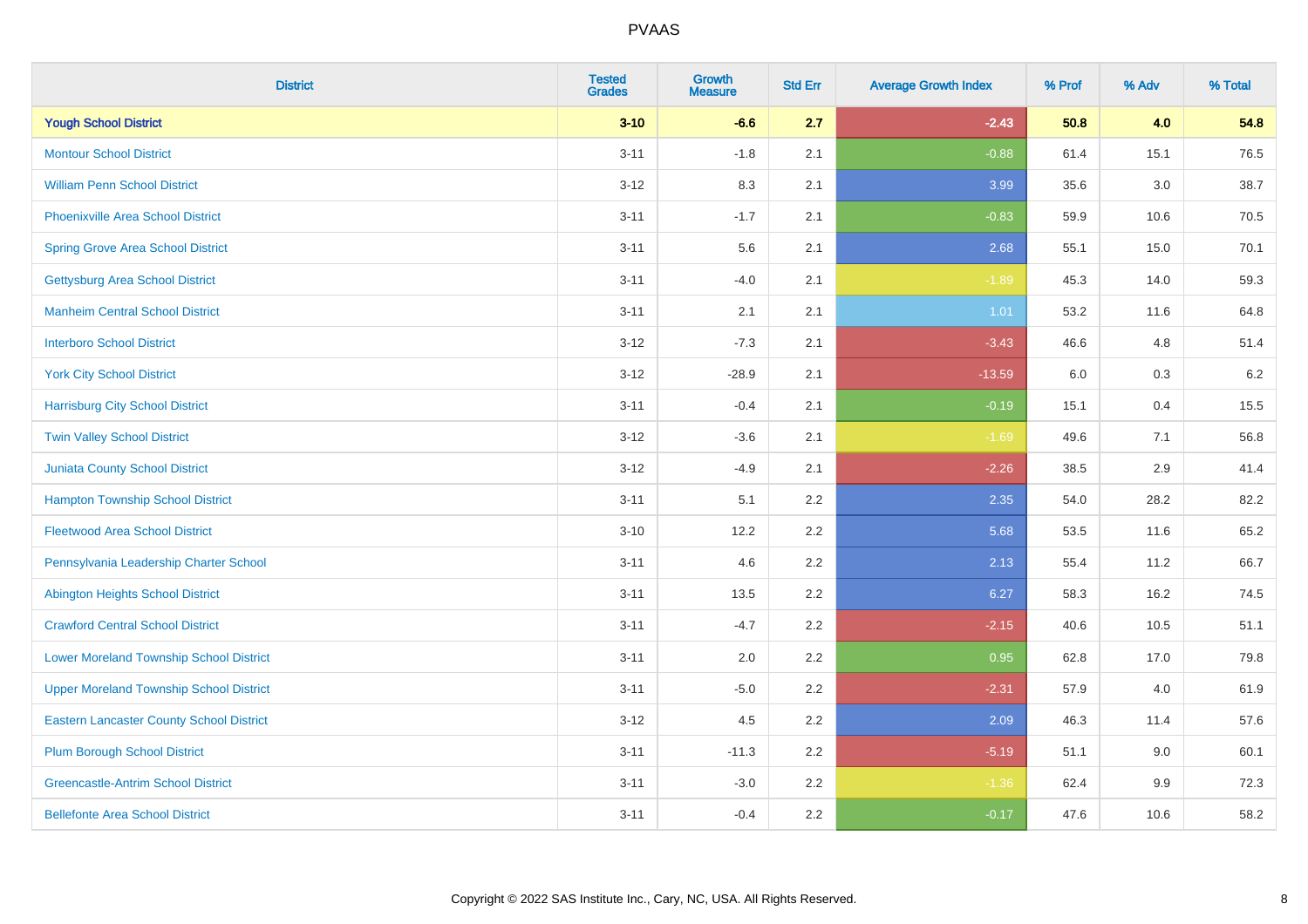| <b>District</b>                               | <b>Tested</b><br><b>Grades</b> | Growth<br><b>Measure</b> | <b>Std Err</b> | <b>Average Growth Index</b> | % Prof | % Adv | % Total |
|-----------------------------------------------|--------------------------------|--------------------------|----------------|-----------------------------|--------|-------|---------|
| <b>Yough School District</b>                  | $3 - 10$                       | $-6.6$                   | 2.7            | $-2.43$                     | 50.8   | 4.0   | 54.8    |
| <b>Gateway School District</b>                | $3 - 11$                       | 0.8                      | 2.2            | 0.38                        | 52.1   | 13.8  | 65.9    |
| <b>Penncrest School District</b>              | $3 - 11$                       | 5.7                      | 2.2            | 2.57                        | 47.2   | 7.1   | 54.3    |
| <b>New Foundations Charter School</b>         | $3 - 11$                       | 5.4                      | 2.2            | 2.41                        | 47.2   | 2.5   | 49.8    |
| <b>Dallas School District</b>                 | $3 - 11$                       | $-2.5$                   | 2.2            | $-1.12$                     | 54.9   | 7.6   | 62.4    |
| <b>Eastern Lebanon County School District</b> | $3 - 11$                       | 8.6                      | 2.2            | 3.84                        | 48.8   | 11.4  | 60.3    |
| <b>Conrad Weiser Area School District</b>     | $3 - 11$                       | 3.6                      | 2.2            | 1.63                        | 52.1   | 2.1   | 54.2    |
| <b>Tunkhannock Area School District</b>       | $3 - 11$                       | 2.3                      | 2.2            | 1.01                        | 44.9   | 9.6   | 54.6    |
| <b>Lehighton Area School District</b>         | $3 - 11$                       | $-1.6$                   | 2.3            | $-0.70$                     | 51.1   | 5.6   | 56.7    |
| <b>Blue Mountain School District</b>          | $3 - 10$                       | $-5.8$                   | 2.3            | $-2.56$                     | 46.6   | 8.5   | 55.1    |
| Southern Lehigh School District               | $3 - 11$                       | $-0.4$                   | 2.3            | $-0.17$                     | 66.1   | 11.9  | 78.0    |
| <b>Pottsville Area School District</b>        | $3 - 12$                       | 4.4                      | 2.3            | 1.94                        | 44.8   | 5.4   | 50.2    |
| <b>Somerset Area School District</b>          | $3 - 11$                       | $-4.4$                   | 2.3            | $-1.93$                     | 44.4   | 14.9  | 59.3    |
| <b>Tuscarora School District</b>              | $3 - 11$                       | $-0.6$                   | 2.3            | $-0.27$                     | 45.1   | 8.1   | 53.2    |
| 21st Century Cyber Charter School             | $6 - 12$                       | 5.7                      | 2.3            | 2.50                        | 56.7   | 8.3   | 65.0    |
| <b>Wallenpaupack Area School District</b>     | $3 - 11$                       | $-7.1$                   | 2.3            | $-3.09$                     | 40.8   | 2.4   | 43.1    |
| <b>Indiana Area School District</b>           | $3 - 11$                       | $-5.3$                   | 2.3            | $-2.28$                     | 47.6   | 18.4  | 66.1    |
| <b>Chichester School District</b>             | $3 - 11$                       | $-2.7$                   | 2.3            | $-1.17$                     | 44.6   | 6.6   | 51.2    |
| <b>West York Area School District</b>         | $3 - 12$                       | 3.2                      | 2.3            | 1.38                        | 53.8   | 4.4   | 58.2    |
| Selinsgrove Area School District              | $3 - 12$                       | 8.3                      | 2.3            | 3.54                        | 56.8   | 10.0  | 66.8    |
| Lehigh Valley Academy Regional Charter School | $3 - 11$                       | 0.7                      | 2.3            | 0.32                        | 46.3   | 5.0   | 51.4    |
| <b>Blackhawk School District</b>              | $3 - 11$                       | 4.7                      | 2.3            | 2.01                        | 55.8   | 8.8   | 64.6    |
| Northwestern Lehigh School District           | $3 - 11$                       | 2.2                      | 2.3            | 0.93                        | 53.3   | 9.7   | 63.0    |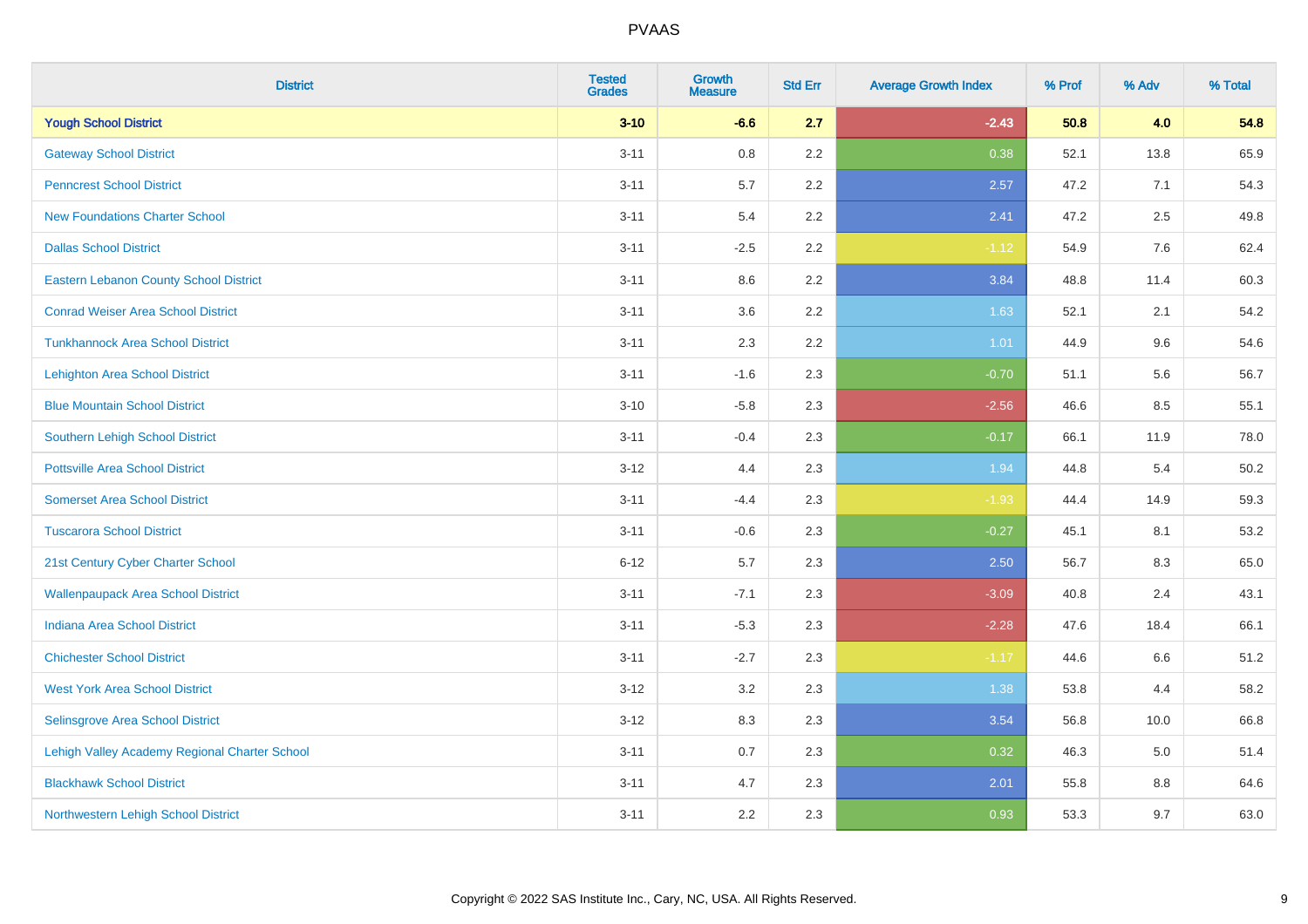| <b>District</b>                               | <b>Tested</b><br><b>Grades</b> | Growth<br><b>Measure</b> | <b>Std Err</b> | <b>Average Growth Index</b> | % Prof | % Adv | % Total |
|-----------------------------------------------|--------------------------------|--------------------------|----------------|-----------------------------|--------|-------|---------|
| <b>Yough School District</b>                  | $3 - 10$                       | $-6.6$                   | 2.7            | $-2.43$                     | 50.8   | 4.0   | 54.8    |
| <b>Crestwood School District</b>              | $3 - 11$                       | $-0.4$                   | 2.4            | $-0.17$                     | 57.4   | 17.0  | 74.4    |
| <b>Greensburg Salem School District</b>       | $3 - 11$                       | $-4.4$                   | 2.4            | $-1.88$                     | 47.6   | 4.9   | 52.4    |
| <b>Scranton School District</b>               | $3 - 12$                       | $-2.9$                   | 2.4            | $-1.22$                     | 45.6   | 3.6   | 49.1    |
| <b>Laurel Highlands School District</b>       | $3 - 11$                       | 4.3                      | 2.4            | 1.81                        | 44.9   | 9.6   | 54.5    |
| <b>Rose Tree Media School District</b>        | $3 - 10$                       | $-25.6$                  | 2.4            | $-10.76$                    | 54.8   | 6.4   | 61.2    |
| <b>Octorara Area School District</b>          | $3 - 11$                       | 9.1                      | 2.4            | 3.82                        | 52.1   | 8.5   | 60.6    |
| <b>Wyoming Valley West School District</b>    | $3 - 11$                       | $-2.2$                   | 2.4            | $-0.91$                     | 49.4   | 3.0   | 52.4    |
| <b>Pottstown School District</b>              | $3 - 12$                       | $-4.0$                   | 2.4            | $-1.68$                     | 29.8   | 1.2   | 31.0    |
| <b>Hermitage School District</b>              | $3 - 12$                       | 3.8                      | 2.4            | 1.60                        | 57.5   | 9.3   | 66.8    |
| South Eastern School District                 | $3 - 11$                       | 0.9                      | 2.4            | 0.39                        | 54.8   | 6.6   | 61.4    |
| <b>Bradford Area School District</b>          | $3 - 12$                       | $-9.3$                   | 2.4            | $-3.87$                     | 45.8   | 8.3   | 54.2    |
| <b>Wallingford-Swarthmore School District</b> | $3 - 10$                       | 0.9                      | 2.4            | 0.38                        | 64.4   | 22.7  | 87.1    |
| North Schuylkill School District              | $3 - 11$                       | $-1.0$                   | 2.4            | $-0.42$                     | 41.8   | 5.1   | 46.8    |
| <b>Mckeesport Area School District</b>        | $3 - 12$                       | 9.0                      | 2.4            | 3.72                        | 31.0   | 4.5   | 35.5    |
| <b>Donegal School District</b>                | $3 - 12$                       | 3.1                      | 2.4            | 1.29                        | 60.6   | 9.1   | 69.7    |
| <b>Grove City Area School District</b>        | $3 - 12$                       | 5.1                      | 2.4            | 2.09                        | 36.4   | 16.5  | 52.8    |
| <b>New Castle Area School District</b>        | $3 - 12$                       | $-6.4$                   | 2.4            | $-2.66$                     | 32.5   | 4.3   | 36.8    |
| <b>Wayne Highlands School District</b>        | $3 - 11$                       | 7.8                      | 2.4            | 3.23                        | 52.3   | 13.1  | 65.4    |
| Albert Gallatin Area School District          | $3 - 11$                       | $-0.8$                   | 2.4            | $-0.32$                     | 54.5   | 10.0  | 64.6    |
| <b>Marple Newtown School District</b>         | $3 - 11$                       | 2.0                      | 2.4            | 0.81                        | 57.6   | 12.8  | 70.4    |
| <b>Universal Audenried Charter School</b>     | $9 - 11$                       | $-5.8$                   | 2.4            | $-2.40$                     | 14.6   | 0.0   | 14.6    |
| <b>Ringgold School District</b>               | $3 - 11$                       | $-14.7$                  | 2.4            | $-6.04$                     | 41.5   | 7.9   | 49.4    |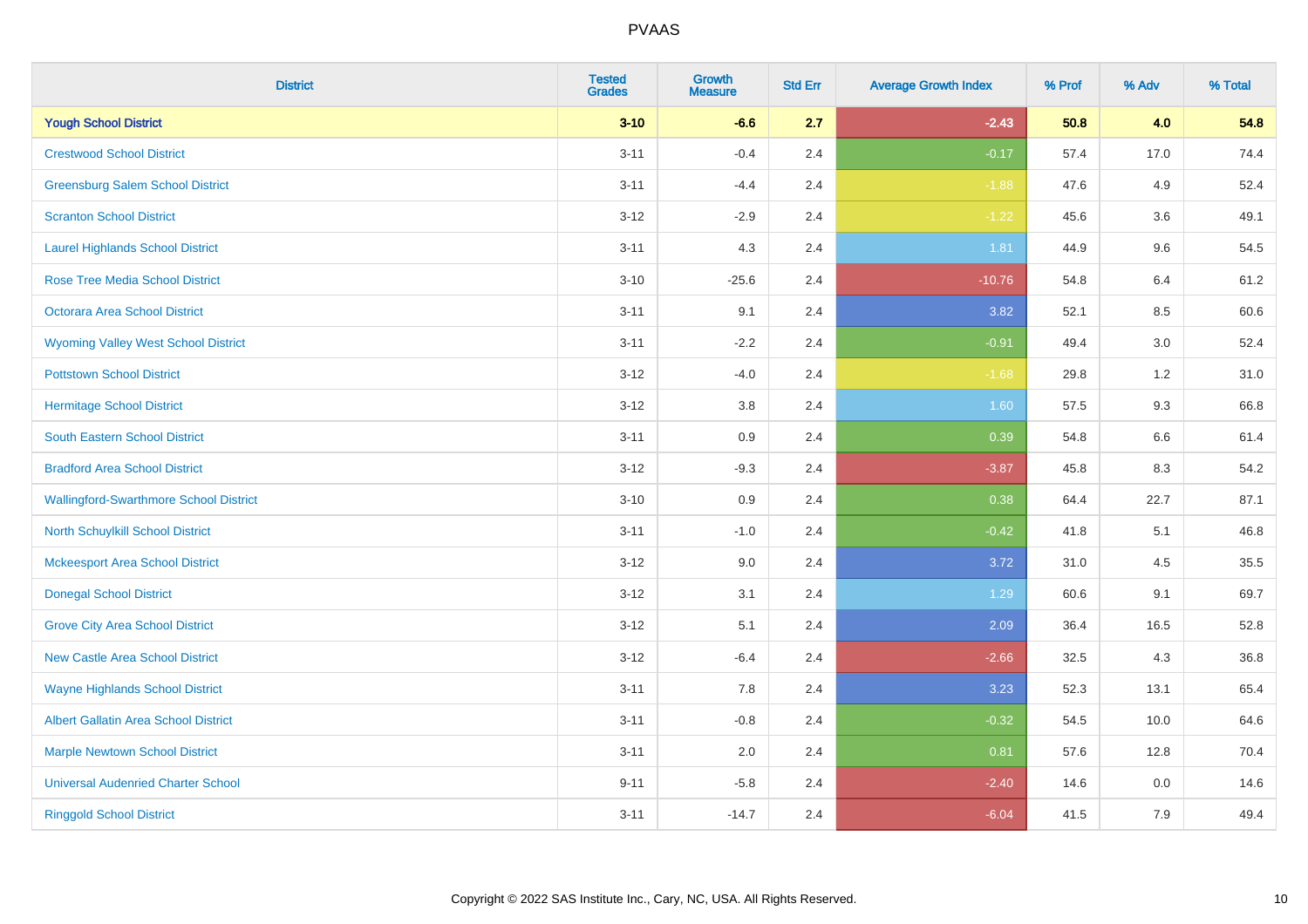| <b>District</b>                                                       | <b>Tested</b><br><b>Grades</b> | <b>Growth</b><br><b>Measure</b> | <b>Std Err</b> | <b>Average Growth Index</b> | % Prof | % Adv | % Total |
|-----------------------------------------------------------------------|--------------------------------|---------------------------------|----------------|-----------------------------|--------|-------|---------|
| <b>Yough School District</b>                                          | $3 - 10$                       | $-6.6$                          | 2.7            | $-2.43$                     | 50.8   | 4.0   | 54.8    |
| <b>Valley View School District</b>                                    | $3 - 11$                       | 18.1                            | 2.4            | 7.42                        | 53.7   | 14.7  | 68.4    |
| <b>Central Valley School District</b>                                 | $3 - 10$                       | 4.8                             | 2.4            | 1.98                        | 56.9   | 9.0   | 65.9    |
| <b>Beaver Area School District</b>                                    | $3 - 10$                       | 4.7                             | 2.4            | 1.94                        | 57.4   | 16.8  | 74.2    |
| <b>Big Spring School District</b>                                     | $3 - 11$                       | $-9.8$                          | 2.4            | $-4.00$                     | 38.6   | 8.9   | 47.5    |
| <b>Elizabeth Forward School District</b>                              | $3 - 11$                       | $-8.4$                          | 2.4            | $-3.41$                     | 51.7   | 4.0   | 55.7    |
| Northern Lebanon School District                                      | $3 - 11$                       | 0.4                             | 2.5            | 0.15                        | 28.0   | 3.0   | 31.0    |
| South Williamsport Area School District                               | $3 - 10$                       | $-5.7$                          | 2.5            | $-2.30$                     | 45.5   | 4.5   | 50.0    |
| Hamburg Area School District                                          | $3 - 11$                       | 8.9                             | 2.5            | 3.63                        | 43.5   | 8.2   | 51.7    |
| East Pennsboro Area School District                                   | $3 - 11$                       | $-4.2$                          | 2.5            | $-1.71$                     | 60.8   | 8.5   | 69.3    |
| <b>Littlestown Area School District</b>                               | $3 - 11$                       | 11.4                            | 2.5            | 4.62                        | 55.2   | 10.4  | 65.6    |
| <b>Saucon Valley School District</b>                                  | $3 - 11$                       | 14.7                            | 2.5            | 5.98                        | 48.7   | 20.2  | 69.0    |
| Esperanza Academy Charter School                                      | $4 - 11$                       | 4.0                             | 2.5            | 1.61                        | 32.4   | 0.7   | 33.1    |
| <b>Fort Leboeuf School District</b>                                   | $3 - 11$                       | 11.7                            | 2.5            | 4.73                        | 48.5   | 21.1  | 69.6    |
| <b>Milton Area School District</b>                                    | $3 - 11$                       | $-8.7$                          | 2.5            | $-3.52$                     | 45.4   | 6.9   | 52.3    |
| <b>Freeport Area School District</b>                                  | $3 - 10$                       | 9.7                             | 2.5            | 3.91                        | 57.5   | 17.8  | 75.3    |
| <b>Bucks County Technical High School</b>                             | $9 - 10$                       | $-12.0$                         | 2.5            | $-4.84$                     | 35.9   | 3.2   | 39.2    |
| Preparatory Charter School Of Mathematics, Science, Tech, And Careers | $9 - 10$                       | $-4.0$                          | 2.5            | $-1.59$                     | 15.0   | 0.0   | 15.0    |
| <b>Shikellamy School District</b>                                     | $3 - 10$                       | $-22.3$                         | 2.5            | $-8.92$                     | 33.3   | 6.1   | 39.5    |
| <b>West Perry School District</b>                                     | $3 - 11$                       | 12.5                            | 2.5            | 4.99                        | 56.6   | 8.4   | 65.0    |
| <b>Tyrone Area School District</b>                                    | $3 - 12$                       | 19.7                            | 2.5            | 7.87                        | 60.4   | 16.7  | 77.1    |
| Mifflinburg Area School District                                      | $3 - 11$                       | $-15.8$                         | 2.5            | $-6.30$                     | 42.4   | 4.0   | 46.4    |
| <b>Collegium Charter School</b>                                       | $3 - 10$                       | 5.9                             | 2.5            | 2.33                        | 38.1   | 7.9   | 46.0    |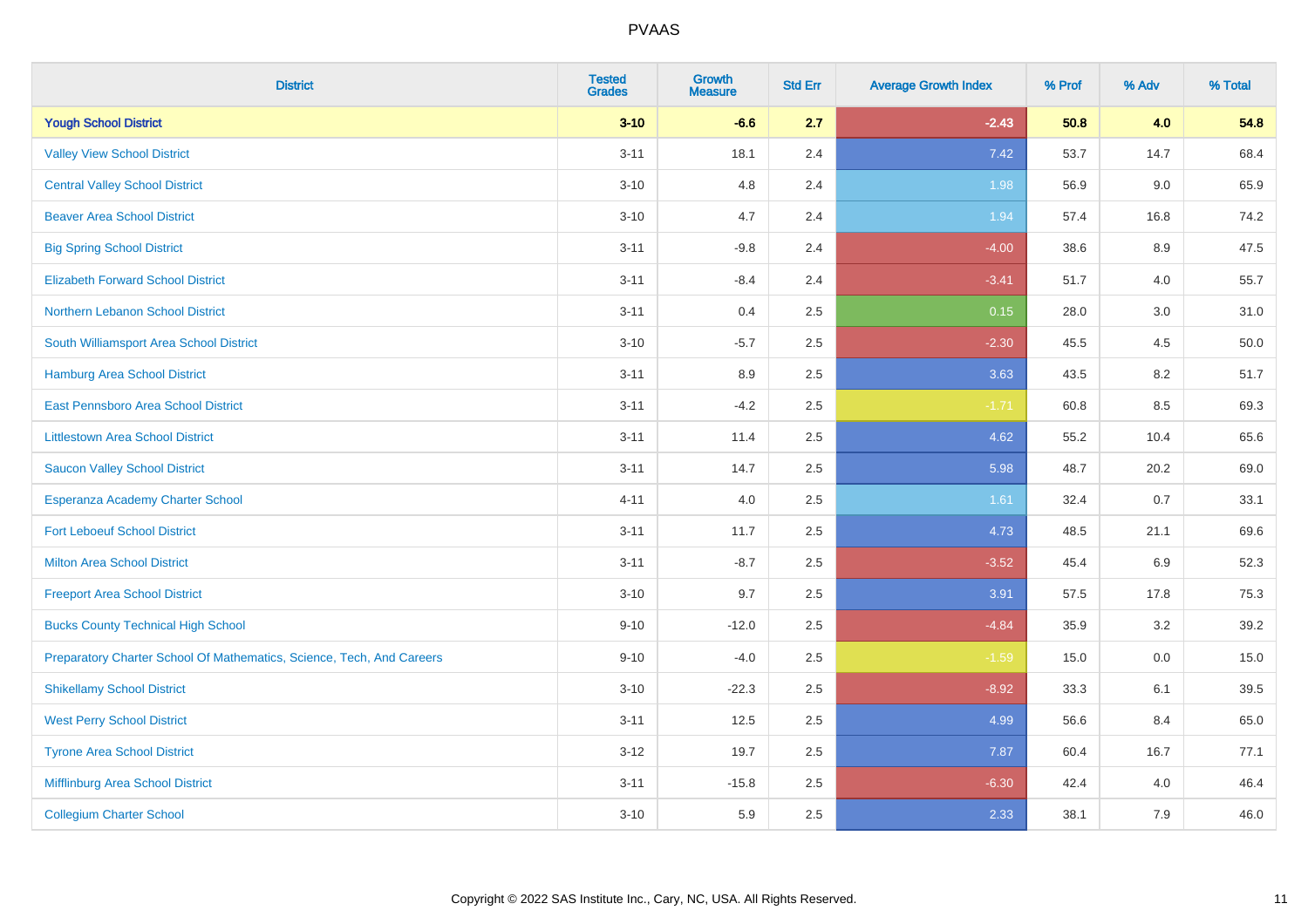| <b>District</b>                                    | <b>Tested</b><br><b>Grades</b> | <b>Growth</b><br><b>Measure</b> | <b>Std Err</b> | <b>Average Growth Index</b> | % Prof | % Adv | % Total |
|----------------------------------------------------|--------------------------------|---------------------------------|----------------|-----------------------------|--------|-------|---------|
| <b>Yough School District</b>                       | $3 - 10$                       | $-6.6$                          | 2.7            | $-2.43$                     | 50.8   | 4.0   | 54.8    |
| South Butler County School District                | $3 - 10$                       | 3.9                             | 2.5            | 1.54                        | 53.1   | 16.6  | 69.7    |
| <b>Schuylkill Valley School District</b>           | $3 - 11$                       | 1.4                             | 2.5            | 0.56                        | 55.1   | 10.2  | 65.3    |
| <b>Athens Area School District</b>                 | $3 - 11$                       | 1.6                             | 2.5            | 0.64                        | 46.9   | 7.6   | 54.5    |
| <b>Tamaqua Area School District</b>                | $3 - 12$                       | $-8.2$                          | 2.5            | $-3.24$                     | 44.5   | 1.9   | 46.4    |
| <b>Slippery Rock Area School District</b>          | $3 - 11$                       | $-6.3$                          | 2.5            | $-2.51$                     | 56.2   | 9.5   | 65.7    |
| <b>Central Cambria School District</b>             | $3 - 11$                       | $3.0\,$                         | 2.5            | 1.17                        | 56.2   | 9.7   | 66.0    |
| <b>Spring Cove School District</b>                 | $3 - 11$                       | 3.4                             | 2.5            | 1.33                        | 47.8   | 12.7  | 60.4    |
| <b>Lincoln Park Performing Arts Charter School</b> | $7 - 11$                       | 3.6                             | 2.5            | 1.42                        | 59.6   | 14.7  | 74.3    |
| <b>Montoursville Area School District</b>          | $3-12$                         | 10.8                            | 2.5            | 4.24                        | 44.6   | 20.1  | 64.8    |
| <b>Jersey Shore Area School District</b>           | $3 - 11$                       | 0.5                             | 2.6            | 0.21                        | 47.1   | 9.2   | 56.2    |
| <b>Agora Cyber Charter School</b>                  | $3 - 11$                       | 5.8                             | 2.6            | 2.28                        | 42.8   | 6.6   | 49.4    |
| Saint Marys Area School District                   | $3 - 11$                       | 7.8                             | 2.6            | 3.04                        | 57.0   | 8.2   | 65.2    |
| Penn Hills School District                         | $3 - 11$                       | $-7.6$                          | 2.6            | $-2.94$                     | 33.1   | 0.7   | 33.8    |
| <b>Greater Johnstown School District</b>           | $3 - 11$                       | $-3.1$                          | 2.6            | $-1.19$                     | 26.1   | 0.0   | 26.1    |
| <b>Dauphin County Technical School</b>             | $9 - 11$                       | $-45.5$                         | 2.6            | $-17.72$                    | 14.4   | 2.5   | 16.9    |
| <b>Conneaut School District</b>                    | $3-12$                         | $-7.5$                          | 2.6            | $-2.91$                     | 38.4   | 7.4   | 45.8    |
| <b>Middletown Area School District</b>             | $3 - 11$                       | $-5.3$                          | 2.6            | $-2.05$                     | 46.4   | 5.3   | 51.7    |
| <b>Eastern York School District</b>                | $3 - 11$                       | 9.6                             | 2.6            | 3.71                        | 56.3   | 12.6  | 68.9    |
| <b>Berwick Area School District</b>                | $3 - 11$                       | $-9.3$                          | 2.6            | $-3.59$                     | 42.1   | 5.5   | 47.6    |
| <b>Mount Pleasant Area School District</b>         | $3 - 11$                       | $-5.0$                          | 2.6            | $-1.93$                     | 52.6   | 0.0   | 52.6    |
| <b>Wyomissing Area School District</b>             | $3 - 12$                       | $0.8\,$                         | 2.6            | 0.33                        | 55.7   | 17.6  | 73.3    |
| <b>Lewisburg Area School District</b>              | $3 - 11$                       | $-2.7$                          | 2.6            | $-1.03$                     | 57.0   | 18.5  | 75.6    |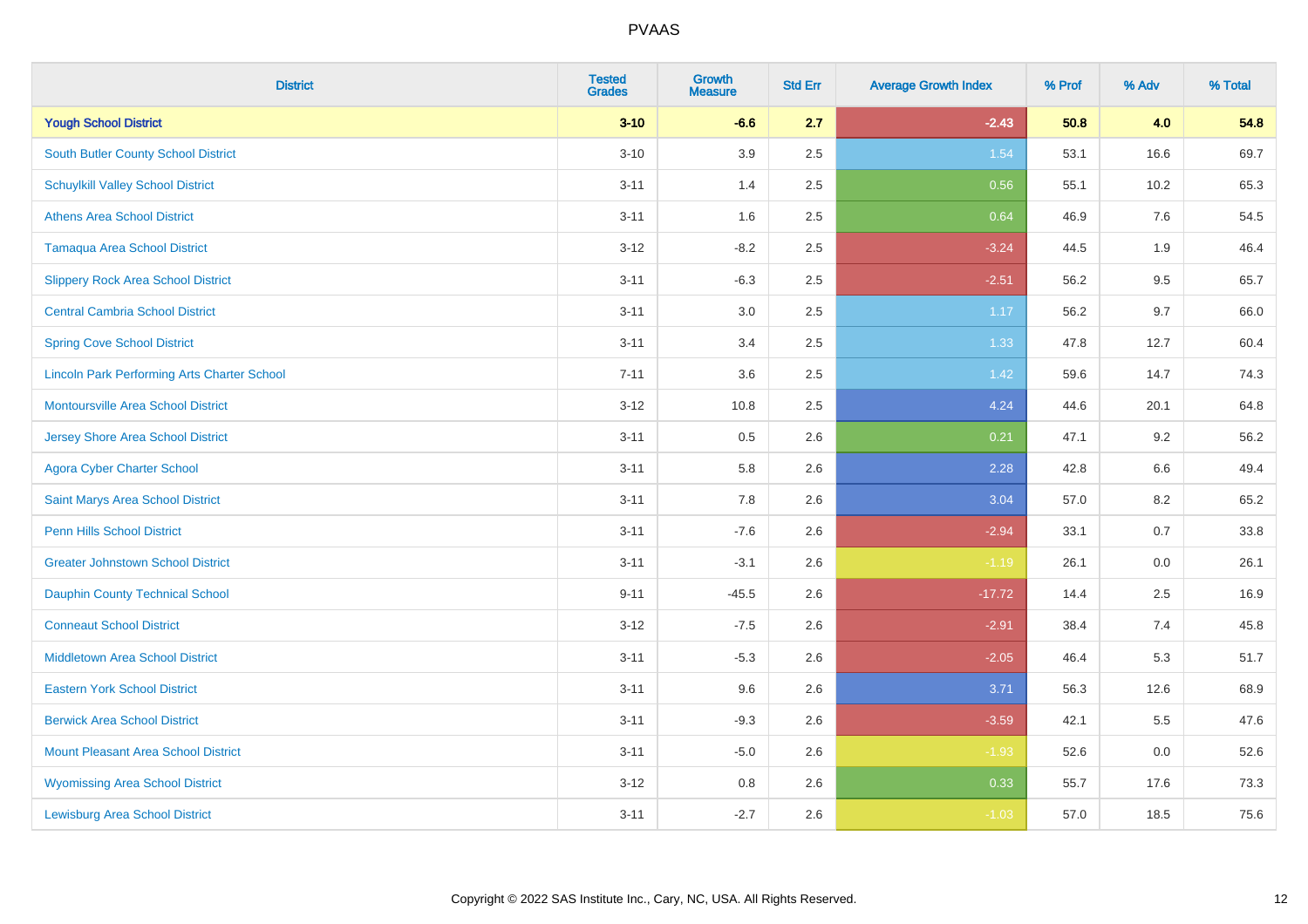| <b>District</b>                                | <b>Tested</b><br><b>Grades</b> | <b>Growth</b><br><b>Measure</b> | <b>Std Err</b> | <b>Average Growth Index</b> | % Prof | % Adv | % Total |
|------------------------------------------------|--------------------------------|---------------------------------|----------------|-----------------------------|--------|-------|---------|
| <b>Yough School District</b>                   | $3 - 10$                       | $-6.6$                          | 2.7            | $-2.43$                     | 50.8   | 4.0   | 54.8    |
| <b>Central Columbia School District</b>        | $3 - 12$                       | $-4.8$                          | 2.6            | $-1.86$                     | 53.7   | 14.8  | 68.5    |
| <b>Wilson Area School District</b>             | $3 - 11$                       | 6.0                             | 2.6            | 2.30                        | 48.7   | 8.5   | 57.2    |
| <b>Fairview School District</b>                | $3 - 11$                       | 3.4                             | 2.6            | 1.32                        | 57.2   | 17.6  | 74.8    |
| Lehigh Valley Charter High School For The Arts | $9 - 10$                       | 7.3                             | 2.6            | 2.82                        | 62.3   | 18.2  | 80.5    |
| <b>Wyoming Area School District</b>            | $3 - 10$                       | $-1.3$                          | 2.6            | $-0.50$                     | 53.8   | 10.8  | 64.6    |
| <b>Quaker Valley School District</b>           | $3 - 11$                       | $-2.8$                          | 2.6            | $-1.08$                     | 55.2   | 13.2  | 68.4    |
| <b>Sharon City School District</b>             | $3 - 11$                       | 4.9                             | 2.6            | 1.87                        | 48.2   | 5.3   | 53.4    |
| <b>Mcguffey School District</b>                | $3 - 11$                       | 2.1                             | 2.6            | 0.81                        | 57.7   | 3.1   | 60.8    |
| <b>Corry Area School District</b>              | $3 - 11$                       | $-5.3$                          | 2.6            | $-2.03$                     | 38.5   | 6.0   | 44.5    |
| <b>Woodland Hills School District</b>          | $3 - 12$                       | 3.2                             | 2.6            | 1.22                        | 31.4   | 3.6   | 35.0    |
| Ambridge Area School District                  | $3-12$                         | 9.1                             | 2.6            | 3.46                        | 50.4   | 10.7  | 61.1    |
| <b>Bedford Area School District</b>            | $3 - 11$                       | 2.5                             | 2.6            | 0.93                        | 48.5   | 10.0  | 58.5    |
| <b>Clearfield Area School District</b>         | $3 - 10$                       | $-9.4$                          | 2.6            | $-3.56$                     | 43.0   | 3.1   | 46.1    |
| <b>Keystone Oaks School District</b>           | $3 - 11$                       | 5.5                             | 2.6            | 2.07                        | 53.2   | 12.1  | 65.4    |
| <b>Danville Area School District</b>           | $3 - 11$                       | 0.4                             | 2.6            | 0.15                        | 57.4   | 18.4  | 75.7    |
| Oil City Area School District                  | $3 - 11$                       | $-2.9$                          | 2.6            | $-1.08$                     | 44.4   | 5.8   | 50.2    |
| <b>Belle Vernon Area School District</b>       | $3 - 11$                       | 6.5                             | 2.6            | 2.44                        | 55.6   | 11.1  | 66.7    |
| <b>Titusville Area School District</b>         | $3 - 11$                       | $-13.2$                         | 2.6            | $-4.99$                     | 43.2   | 4.8   | 48.0    |
| <b>Harbor Creek School District</b>            | $3 - 11$                       | $-7.1$                          | 2.7            | $-2.67$                     | 48.8   | 15.2  | 64.0    |
| <b>City CHS</b>                                | $10 - 11$                      | 13.6                            | 2.7            | 5.12                        | 45.8   | 3.0   | 48.8    |
| Pen Argyl Area School District                 | $3 - 12$                       | 9.2                             | 2.7            | 3.46                        | 50.0   | 12.6  | 62.6    |
| <b>Forest Hills School District</b>            | $3 - 11$                       | $-7.3$                          | 2.7            | $-2.74$                     | 41.1   | 13.7  | 54.8    |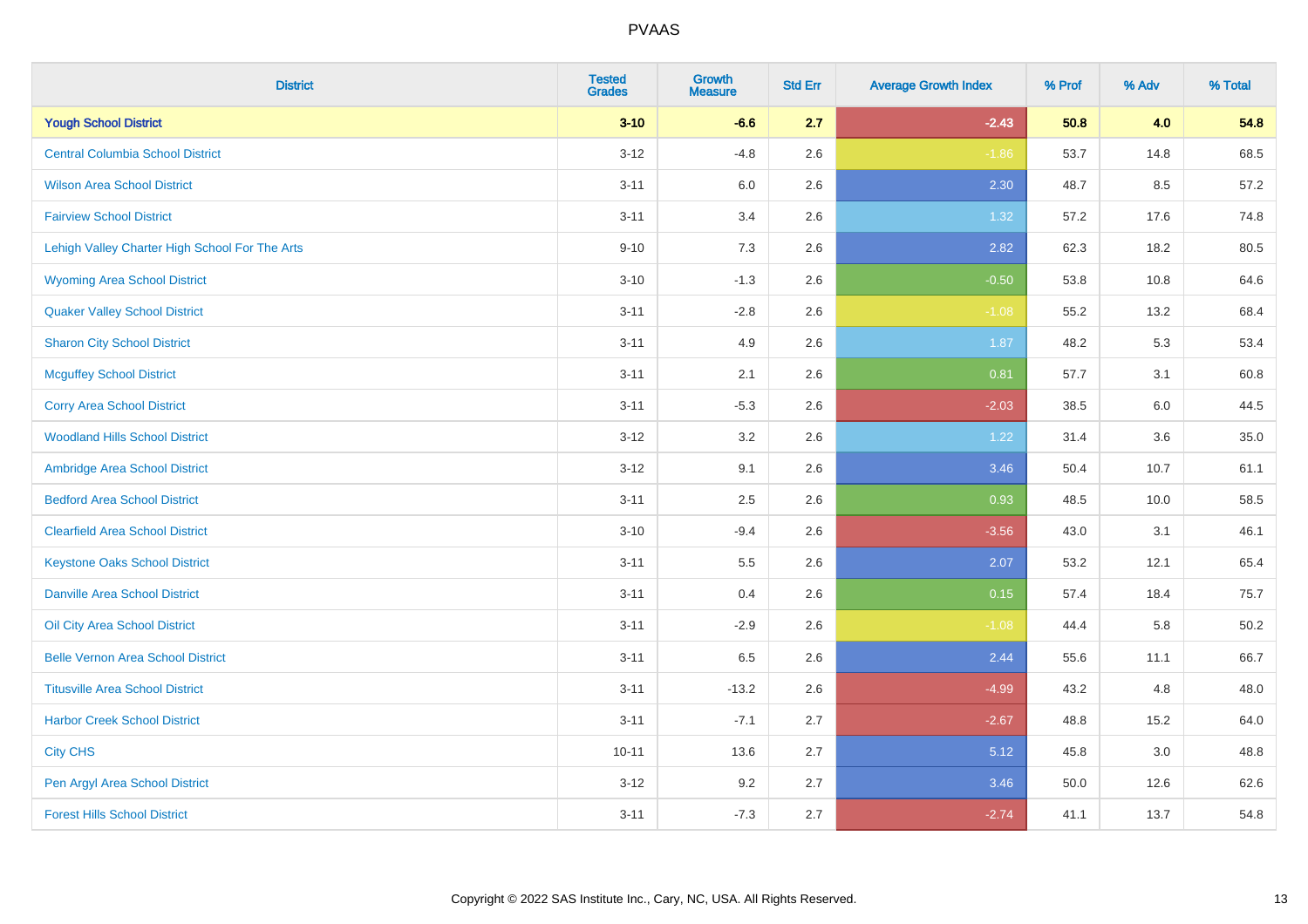| <b>District</b>                                  | <b>Tested</b><br><b>Grades</b> | <b>Growth</b><br><b>Measure</b> | <b>Std Err</b> | <b>Average Growth Index</b> | % Prof | % Adv | % Total |
|--------------------------------------------------|--------------------------------|---------------------------------|----------------|-----------------------------|--------|-------|---------|
| <b>Yough School District</b>                     | $3 - 10$                       | $-6.6$                          | 2.7            | $-2.43$                     | 50.8   | 4.0   | 54.8    |
| Jim Thorpe Area School District                  | $3 - 11$                       | $-5.8$                          | 2.7            | $-2.19$                     | 33.3   | 7.4   | 40.7    |
| <b>South Park School District</b>                | $3 - 11$                       | $-11.3$                         | 2.7            | $-4.23$                     | 53.5   | 13.7  | 67.3    |
| Penn Cambria School District                     | $3 - 11$                       | $-0.0$                          | 2.7            | $-0.01$                     | 61.5   | 7.7   | 69.2    |
| <b>Highlands School District</b>                 | $3 - 11$                       | $-7.4$                          | 2.7            | $-2.76$                     | 44.4   | 3.7   | 48.2    |
| Susquehanna Township School District             | $3 - 12$                       | $-5.8$                          | 2.7            | $-2.17$                     | 36.0   | 5.6   | 41.6    |
| <b>Deer Lakes School District</b>                | $3 - 11$                       | 17.0                            | 2.7            | 6.32                        | 61.5   | 16.4  | 77.9    |
| <b>Hopewell Area School District</b>             | $3 - 11$                       | 2.6                             | 2.7            | 0.97                        | 58.4   | 4.0   | 62.4    |
| <b>Wattsburg Area School District</b>            | $3 - 11$                       | 6.5                             | 2.7            | 2.43                        | 42.7   | 7.6   | 50.3    |
| Southern Tioga School District                   | $3 - 11$                       | $-11.5$                         | 2.7            | $-4.25$                     | 47.8   | 6.4   | 54.3    |
| <b>Brandywine Heights Area School District</b>   | $3 - 11$                       | $-4.9$                          | 2.7            | $-1.81$                     | 49.2   | 8.2   | 57.4    |
| <b>East Lycoming School District</b>             | $3 - 11$                       | $-6.0$                          | 2.7            | $-2.24$                     | 48.3   | 4.2   | 52.5    |
| <b>Annville-Cleona School District</b>           | $3 - 12$                       | $-12.1$                         | 2.7            | $-4.46$                     | 34.9   | 7.8   | 42.6    |
| <b>Midd-West School District</b>                 | $3 - 11$                       | 10.3                            | 2.7            | 3.80                        | 58.0   | 13.4  | 71.4    |
| Community Academy Of Philadelphia Charter School | $3 - 11$                       | 5.8                             | 2.7            | 2.12                        | 26.7   | 0.9   | 27.6    |
| <b>MaST Community Charter School</b>             | $3 - 10$                       | $-4.1$                          | 2.7            | $-1.52$                     | 44.0   | 9.5   | 53.4    |
| <b>Chester-Upland School District</b>            | $3 - 11$                       | $-0.3$                          | 2.7            | $-0.09$                     | 13.8   | 0.8   | 14.6    |
| <b>Yough School District</b>                     | $3 - 10$                       | $-6.6$                          | 2.7            | $-2.43$                     | 50.8   | 4.0   | 54.8    |
| Huntingdon Area School District                  | $3 - 11$                       | $-2.0$                          | 2.7            | $-0.72$                     | 36.8   | 10.3  | 47.0    |
| Northern Lehigh School District                  | $3 - 12$                       | $-10.4$                         | 2.7            | $-3.82$                     | 28.0   | 9.3   | 37.3    |
| <b>Lake-Lehman School District</b>               | $3 - 11$                       | 10.8                            | 2.7            | 3.93                        | 55.3   | 7.9   | 63.2    |
| <b>Bald Eagle Area School District</b>           | $3 - 11$                       | $-2.1$                          | 2.7            | $-0.75$                     | 48.4   | 9.4   | 57.7    |
| <b>Girard School District</b>                    | $3 - 11$                       | $-0.6$                          | 2.7            | $-0.22$                     | 53.9   | 15.6  | 69.6    |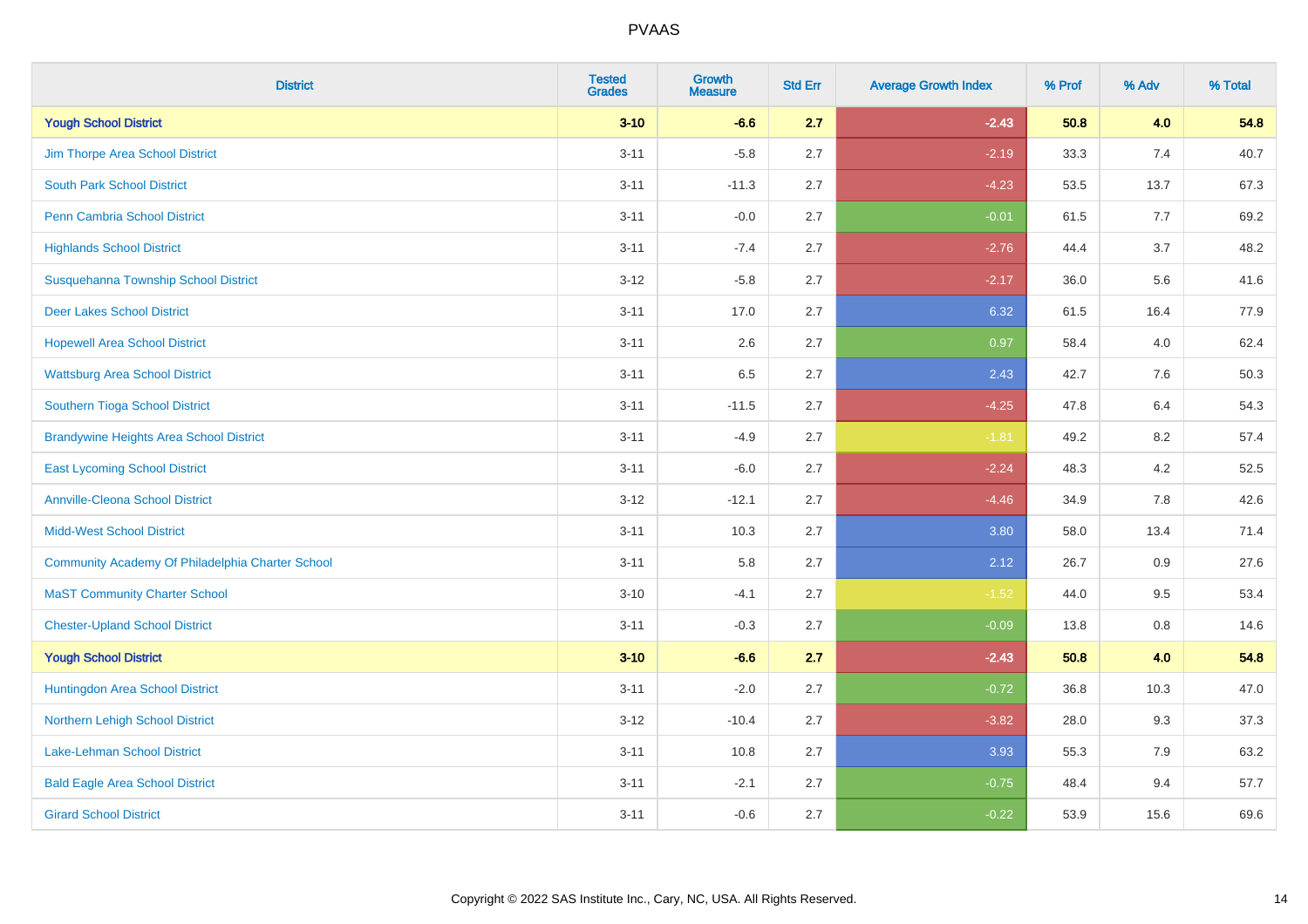| <b>District</b>                               | <b>Tested</b><br><b>Grades</b> | <b>Growth</b><br><b>Measure</b> | <b>Std Err</b> | <b>Average Growth Index</b> | % Prof | % Adv | % Total |
|-----------------------------------------------|--------------------------------|---------------------------------|----------------|-----------------------------|--------|-------|---------|
| <b>Yough School District</b>                  | $3 - 10$                       | $-6.6$                          | 2.7            | $-2.43$                     | 50.8   | 4.0   | 54.8    |
| <b>Oley Valley School District</b>            | $3 - 11$                       | $-0.4$                          | 2.8            | $-0.15$                     | 43.1   | 12.9  | 56.0    |
| <b>Washington School District</b>             | $3 - 11$                       | $-4.9$                          | 2.8            | $-1.76$                     | 30.1   | 2.4   | 32.5    |
| <b>Towanda Area School District</b>           | $3 - 11$                       | 4.0                             | 2.8            | 1.44                        | 39.4   | 6.6   | 46.0    |
| <b>Greater Nanticoke Area School District</b> | $3 - 12$                       | 11.2                            | 2.8            | 4.01                        | 38.0   | 12.4  | 50.4    |
| <b>Susquenita School District</b>             | $3 - 11$                       | $-0.1$                          | 2.8            | $-0.01$                     | 47.7   | 10.1  | 57.8    |
| <b>Lakeland School District</b>               | $3 - 11$                       | 1.1                             | 2.8            | 0.38                        | 48.6   | 3.7   | 52.3    |
| <b>Westmont Hilltop School District</b>       | $3 - 11$                       | $-4.0$                          | 2.8            | $-1.40$                     | 36.3   | 13.3  | 49.6    |
| <b>Derry Area School District</b>             | $3 - 11$                       | 13.2                            | 2.8            | 4.69                        | 60.0   | 12.5  | 72.5    |
| <b>Central Greene School District</b>         | $3 - 11$                       | $-1.6$                          | 2.8            | $-0.55$                     | 54.2   | 2.8   | 57.0    |
| Northern Tioga School District                | $3 - 12$                       | $-7.5$                          | 2.8            | $-2.64$                     | 54.0   | 1.2   | 55.2    |
| <b>Franklin Area School District</b>          | $3 - 11$                       | 6.6                             | 2.8            | 2.34                        | 48.2   | 4.5   | 52.7    |
| <b>Palisades School District</b>              | $3 - 11$                       | $-8.7$                          | 2.8            | $-3.06$                     | 53.8   | 6.7   | 60.5    |
| <b>Hanover Public School District</b>         | $3 - 11$                       | $5.2\,$                         | 2.8            | 1.83                        | 52.2   | 14.4  | 66.7    |
| <b>Loyalsock Township School District</b>     | $3 - 12$                       | 4.2                             | 2.8            | 1.47                        | 54.3   | 2.1   | 56.4    |
| <b>Tulpehocken Area School District</b>       | $3 - 12$                       | $-13.7$                         | 2.8            | $-4.81$                     | 36.7   | 2.8   | 39.4    |
| <b>Bermudian Springs School District</b>      | $3 - 11$                       | $-5.5$                          | 2.9            | $-1.94$                     | 56.4   | 6.8   | 63.2    |
| <b>Greenville Area School District</b>        | $3 - 11$                       | 0.7                             | 2.9            | 0.26                        | 53.4   | 6.9   | 60.3    |
| <b>Tech Freire Charter School</b>             | $9 - 11$                       | 9.3                             | 2.9            | 3.26                        | 18.0   | 1.1   | 19.1    |
| <b>Richland School District</b>               | $3 - 11$                       | 6.7                             | 2.9            | 2.33                        | 62.2   | 19.2  | 81.4    |
| <b>Avon Grove Charter School</b>              | $3 - 11$                       | 9.0                             | 2.9            | 3.13                        | 58.8   | 16.7  | 75.5    |
| <b>Upper Adams School District</b>            | $3 - 11$                       | 1.3                             | 2.9            | 0.47                        | 55.2   | 8.6   | 63.8    |
| <b>General Mclane School District</b>         | $3 - 11$                       | 3.1                             | 2.9            | 1.07                        | 62.3   | 4.9   | 67.2    |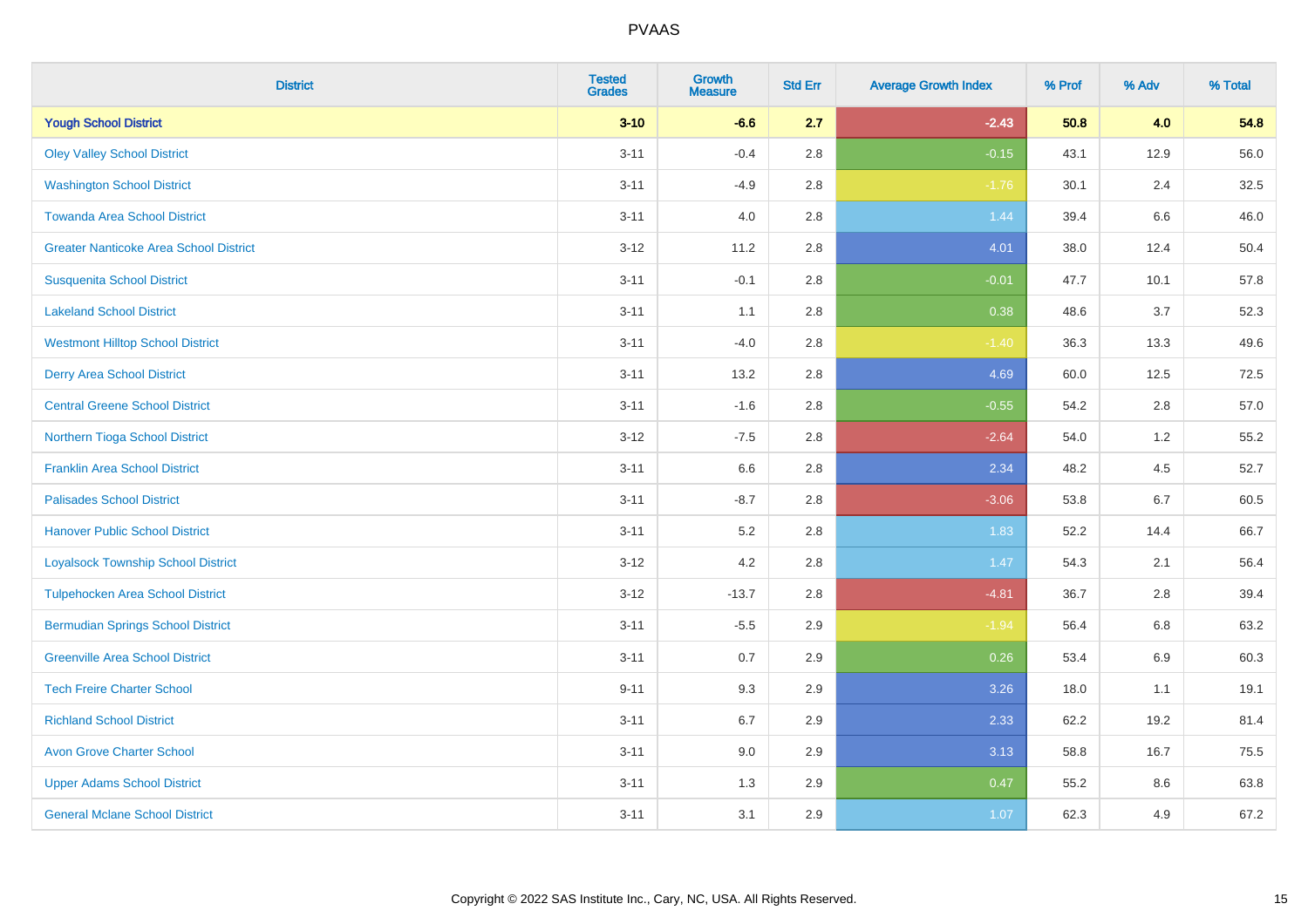| <b>District</b>                                    | <b>Tested</b><br><b>Grades</b> | <b>Growth</b><br><b>Measure</b> | <b>Std Err</b> | <b>Average Growth Index</b> | % Prof | % Adv   | % Total |
|----------------------------------------------------|--------------------------------|---------------------------------|----------------|-----------------------------|--------|---------|---------|
| <b>Yough School District</b>                       | $3 - 10$                       | $-6.6$                          | 2.7            | $-2.43$                     | 50.8   | 4.0     | 54.8    |
| <b>Punxsutawney Area School District</b>           | $3 - 11$                       | 4.2                             | 2.9            | 1.45                        | 55.0   | $5.5\,$ | 60.6    |
| Philadelphia Electrical & Tech Charter High School | $10 - 10$                      | $-0.5$                          | 2.9            | $-0.15$                     | 8.8    | 0.0     | 8.8     |
| <b>Western Wayne School District</b>               | $3 - 11$                       | 5.6                             | 2.9            | 1.93                        | 41.3   | 17.4    | 58.7    |
| <b>Pine Grove Area School District</b>             | $3 - 11$                       | $-7.7$                          | 2.9            | $-2.66$                     | 42.3   | 7.7     | 50.0    |
| <b>West Mifflin Area School District</b>           | $3 - 12$                       | $-12.3$                         | 2.9            | $-4.22$                     | 39.7   | 10.3    | 50.0    |
| <b>Neshannock Township School District</b>         | $3 - 10$                       | $-9.7$                          | 2.9            | $-3.34$                     | 62.4   | 5.6     | 67.9    |
| <b>Penns Valley Area School District</b>           | $3 - 12$                       | 14.0                            | 2.9            | 4.80                        | 41.9   | 23.1    | 65.0    |
| Philadelphia Academy Charter School                | $3 - 11$                       | $-8.9$                          | 2.9            | $-3.04$                     | 50.5   | 2.9     | 53.4    |
| <b>Chestnut Ridge School District</b>              | $3 - 12$                       | $-3.4$                          | 2.9            | $-1.17$                     | 46.6   | 5.8     | 52.4    |
| New Hope-Solebury School District                  | $3 - 11$                       | 7.5                             | 2.9            | 2.57                        | 68.2   | 22.7    | 90.9    |
| <b>Dunmore School District</b>                     | $3 - 11$                       | $-7.7$                          | 2.9            | $-2.62$                     | 34.0   | 7.2     | 41.2    |
| Karns City Area School District                    | $3 - 11$                       | $-6.0$                          | 2.9            | $-2.03$                     | 53.1   | $8.3\,$ | 61.5    |
| <b>Mid Valley School District</b>                  | $3 - 10$                       | $-1.7$                          | 3.0            | $-0.55$                     | 45.1   | $7.8\,$ | 52.9    |
| <b>Riverside School District</b>                   | $3 - 11$                       | $-3.2$                          | 3.0            | $-1.09$                     | 43.0   | 9.0     | 52.0    |
| Southern Columbia Area School District             | $3 - 11$                       | $-14.6$                         | 3.0            | $-4.92$                     | 55.0   | 4.0     | 59.0    |
| <b>Camp Hill School District</b>                   | $3 - 12$                       | 2.3                             | 3.0            | 0.78                        | 53.6   | 17.5    | 71.1    |
| <b>Charleroi School District</b>                   | $3 - 11$                       | $-2.6$                          | 3.0            | $-0.86$                     | 55.7   | 7.4     | 63.1    |
| <b>Freedom Area School District</b>                | $3 - 11$                       | $-7.1$                          | 3.0            | $-2.37$                     | 43.8   | 4.2     | 47.9    |
| <b>Palmerton Area School District</b>              | $3 - 11$                       | $-1.2$                          | 3.0            | $-0.39$                     | 57.4   | 5.0     | 62.4    |
| <b>Columbia-Montour AVTS</b>                       | $9 - 10$                       | $-12.5$                         | 3.0            | $-4.16$                     | 22.3   | 0.6     | 22.9    |
| <b>Blairsville-Saltsburg School District</b>       | $3 - 11$                       | $-8.0$                          | 3.0            | $-2.68$                     | 37.3   | 7.0     | 44.3    |
| <b>Iroquois School District</b>                    | $3 - 11$                       | 13.1                            | 3.0            | 4.35                        | 48.2   | 7.8     | 56.0    |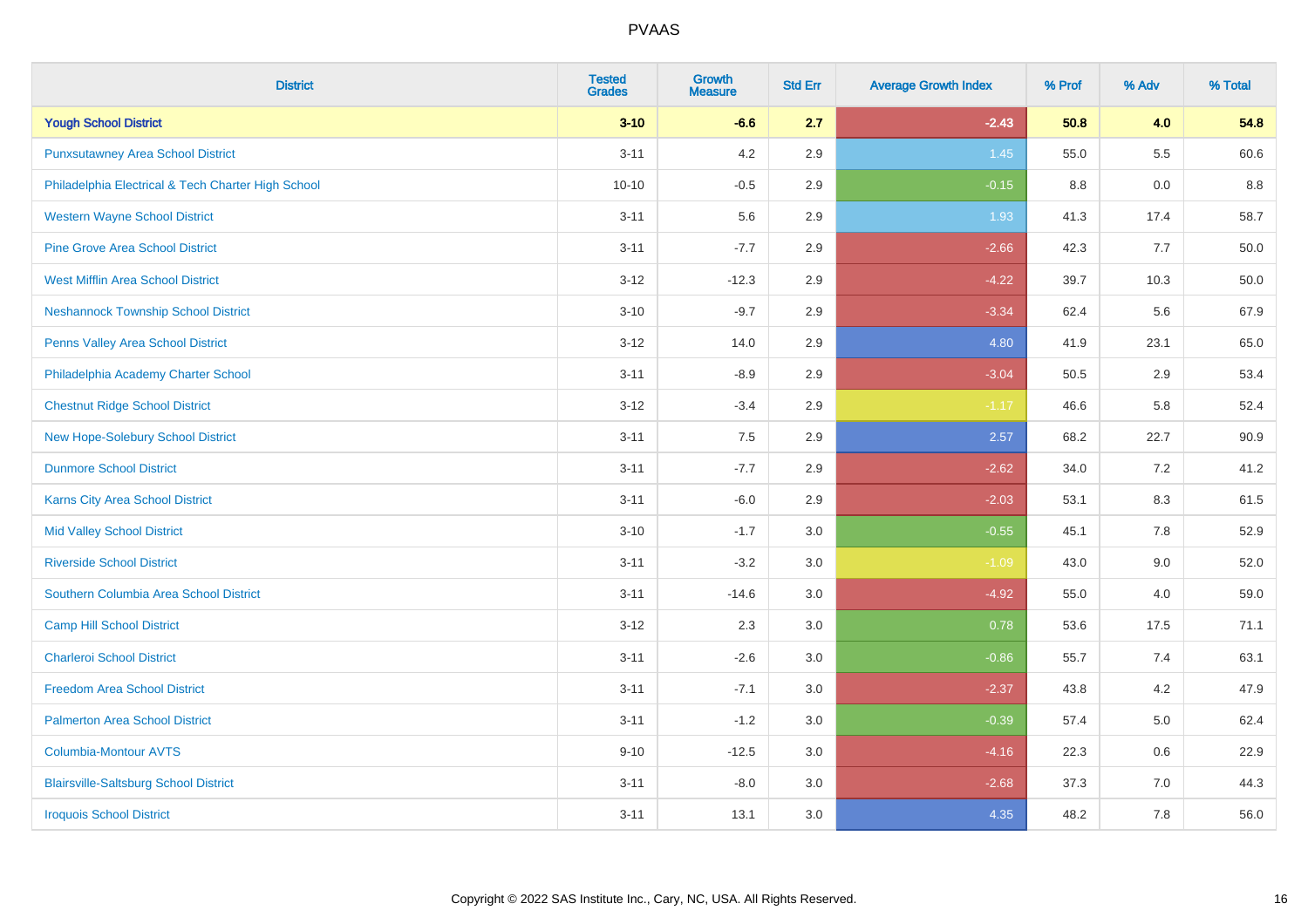| <b>District</b>                                  | <b>Tested</b><br><b>Grades</b> | <b>Growth</b><br><b>Measure</b> | <b>Std Err</b> | <b>Average Growth Index</b> | % Prof | % Adv | % Total |
|--------------------------------------------------|--------------------------------|---------------------------------|----------------|-----------------------------|--------|-------|---------|
| <b>Yough School District</b>                     | $3 - 10$                       | $-6.6$                          | 2.7            | $-2.43$                     | 50.8   | 4.0   | 54.8    |
| Catasauqua Area School District                  | $3 - 12$                       | $-12.1$                         | 3.0            | $-4.00$                     | 36.8   | 7.6   | 44.3    |
| <b>Wellsboro Area School District</b>            | $3 - 11$                       | $-12.4$                         | 3.0            | $-4.11$                     | 49.2   | 11.9  | 61.1    |
| Wilmington Area School District                  | $3 - 11$                       | $7.5\,$                         | 3.0            | 2.48                        | 55.1   | 5.1   | 60.2    |
| <b>Bloomsburg Area School District</b>           | $3 - 10$                       | 0.7                             | 3.0            | 0.23                        | 55.9   | 11.8  | 67.6    |
| <b>Riverside Beaver County School District</b>   | $3 - 11$                       | $-14.0$                         | 3.0            | $-4.64$                     | 49.4   | 8.8   | 58.2    |
| Montrose Area School District                    | $3 - 10$                       | $-5.5$                          | 3.0            | $-1.82$                     | 46.7   | 5.4   | 52.2    |
| <b>Cranberry Area School District</b>            | $3 - 12$                       | 9.2                             | 3.0            | 3.04                        | 47.5   | 10.2  | 57.6    |
| <b>Brookville Area School District</b>           | $3 - 11$                       | 6.9                             | 3.0            | 2.30                        | 55.2   | 15.6  | 70.8    |
| <b>Warrior Run School District</b>               | $3 - 11$                       | 4.6                             | 3.0            | 1.51                        | 40.9   | 8.1   | 49.0    |
| <b>Forest City Regional School District</b>      | $3 - 12$                       | $-6.0$                          | 3.0            | $-1.96$                     | 44.1   | 0.0   | 44.1    |
| <b>Tacony Academy Charter School</b>             | $3 - 11$                       | $-14.7$                         | 3.0            | $-4.82$                     | 22.4   | 1.8   | 24.1    |
| Perseus House Charter School Of Excellence       | $6 - 11$                       | $-5.2$                          | 3.0            | $-1.72$                     | 16.5   | 0.0   | 16.5    |
| <b>Mastery Charter School - Shoemaker Campus</b> | $7 - 10$                       | 4.1                             | 3.0            | 1.34                        | 20.9   | 3.3   | 24.2    |
| <b>Brentwood Borough School District</b>         | $3 - 11$                       | $-5.3$                          | 3.0            | $-1.72$                     | 52.0   | 6.1   | 58.2    |
| <b>Burrell School District</b>                   | $3 - 11$                       | 4.5                             | 3.1            | 1.48                        | 58.5   | 13.8  | 72.3    |
| <b>North East School District</b>                | $3 - 11$                       | $-9.3$                          | 3.1            | $-3.02$                     | 62.6   | 14.4  | 77.0    |
| <b>Mohawk Area School District</b>               | $3 - 11$                       | $-7.5$                          | 3.1            | $-2.45$                     | 49.4   | 11.0  | 60.4    |
| <b>Mount Carmel Area School District</b>         | $3 - 11$                       | $-0.6$                          | 3.1            | $-0.18$                     | 45.3   | 2.1   | 47.4    |
| <b>Ligonier Valley School District</b>           | $3 - 11$                       | 4.2                             | 3.1            | 1.34                        | 59.1   | 10.3  | 69.5    |
| <b>Unionville-Chadds Ford School District</b>    | $3 - 11$                       | 17.1                            | 3.1            | 5.51                        | 68.1   | 13.2  | 81.3    |
| <b>Mount Union Area School District</b>          | $3 - 10$                       | $-6.1$                          | 3.1            | $-1.97$                     | 32.2   | 3.4   | 35.6    |
| <b>Marion Center Area School District</b>        | $3 - 10$                       | $-12.0$                         | 3.1            | $-3.87$                     | 33.7   | 1.1   | 34.8    |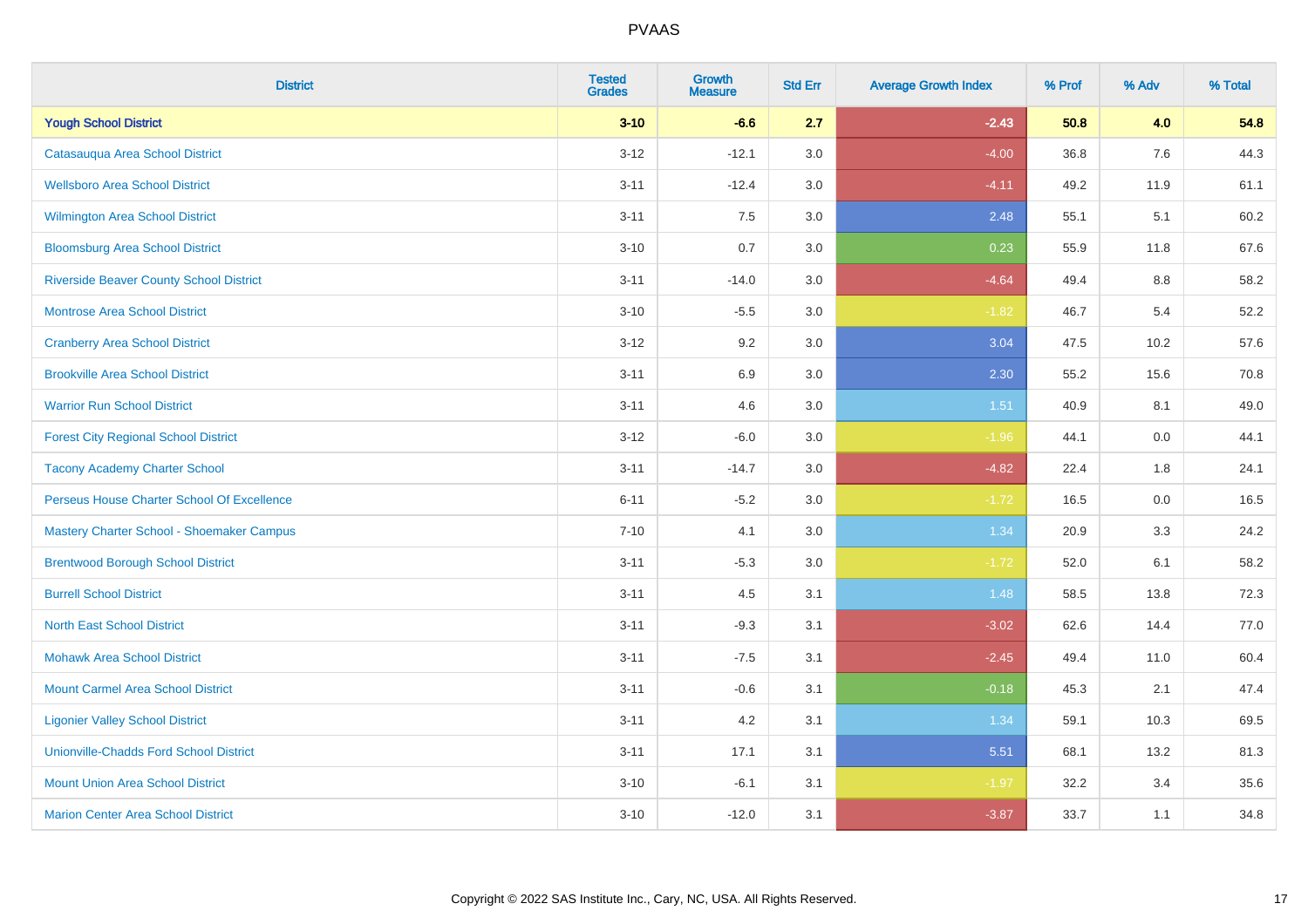| <b>District</b>                                   | <b>Tested</b><br><b>Grades</b> | Growth<br><b>Measure</b> | <b>Std Err</b> | <b>Average Growth Index</b> | % Prof | % Adv   | % Total |
|---------------------------------------------------|--------------------------------|--------------------------|----------------|-----------------------------|--------|---------|---------|
| <b>Yough School District</b>                      | $3 - 10$                       | $-6.6$                   | 2.7            | $-2.43$                     | 50.8   | 4.0     | 54.8    |
| <b>Laurel School District</b>                     | $3 - 11$                       | 1.8                      | 3.1            | 0.59                        | 70.1   | 2.3     | 72.4    |
| Cambria Heights School District                   | $3 - 10$                       | $-4.1$                   | 3.1            | $-1.32$                     | 51.0   | 6.0     | 57.0    |
| <b>Executive Education Academy Charter School</b> | $3 - 10$                       | $-6.5$                   | 3.1            | $-2.08$                     | 23.7   | $2.2\,$ | 25.8    |
| <b>Avonworth School District</b>                  | $3 - 10$                       | $-12.6$                  | 3.1            | $-4.01$                     | 59.8   | 4.6     | 64.4    |
| <b>New Brighton Area School District</b>          | $3 - 11$                       | 4.6                      | 3.1            | 1.47                        | 60.9   | 5.8     | 66.7    |
| Schuylkill Haven Area School District             | $3 - 11$                       | $-15.3$                  | 3.1            | $-4.87$                     | 49.7   | 2.4     | 52.1    |
| <b>Kane Area School District</b>                  | $3 - 10$                       | $-3.7$                   | 3.2            | $-1.17$                     | 39.5   | 9.9     | 49.4    |
| <b>Bellwood-Antis School District</b>             | $3 - 10$                       | $-1.2$                   | 3.2            | $-0.39$                     | 55.1   | 10.1    | 65.2    |
| <b>Canton Area School District</b>                | $3 - 11$                       | $-5.5$                   | 3.2            | $-1.75$                     | 40.7   | 2.3     | 43.0    |
| <b>Wilkes-Barre Area School District</b>          | $3 - 11$                       | 0.1                      | 3.2            | 0.02                        | 35.5   | 5.4     | 40.9    |
| <b>Upper Dauphin Area School District</b>         | $3 - 11$                       | $-6.3$                   | 3.2            | $-1.98$                     | 37.4   | 4.8     | 42.2    |
| <b>Uniontown Area School District</b>             | $3 - 11$                       | 6.0                      | $3.2\,$        | 1.87                        | 62.4   | 5.9     | 68.2    |
| <b>Pequea Valley School District</b>              | $3 - 11$                       | $-5.8$                   | 3.2            | $-1.80$                     | 39.8   | 9.1     | 48.9    |
| <b>Line Mountain School District</b>              | $3 - 11$                       | 4.1                      | 3.2            | 1.27                        | 52.9   | 9.2     | 62.1    |
| <b>Windber Area School District</b>               | $3 - 11$                       | $-7.2$                   | 3.2            | $-2.24$                     | 55.4   | 7.2     | 62.6    |
| <b>Kutztown Area School District</b>              | $3 - 12$                       | $-0.2$                   | 3.2            | $-0.05$                     | 55.4   | 13.3    | 68.7    |
| <b>Springfield Township School District</b>       | $3 - 11$                       | $-18.9$                  | 3.2            | $-5.88$                     | 62.6   | 3.6     | 66.3    |
| South Allegheny School District                   | $3 - 11$                       | $-8.8$                   | 3.2            | $-2.70$                     | 40.5   | 0.0     | 40.5    |
| <b>Bentworth School District</b>                  | $3 - 11$                       | 5.7                      | 3.2            | 1.75                        | 44.2   | 19.5    | 63.6    |
| Southern Huntingdon County School District        | $3 - 11$                       | $-12.9$                  | 3.2            | $-3.98$                     | 32.5   | 2.5     | 35.0    |
| <b>MaST Community Charter School II</b>           | $3 - 10$                       | 4.4                      | 3.2            | 1.37                        | 28.4   | 3.4     | 31.8    |
| <b>Ellwood City Area School District</b>          | $3 - 11$                       | $-4.2$                   | 3.2            | $-1.29$                     | 54.1   | 14.1    | 68.2    |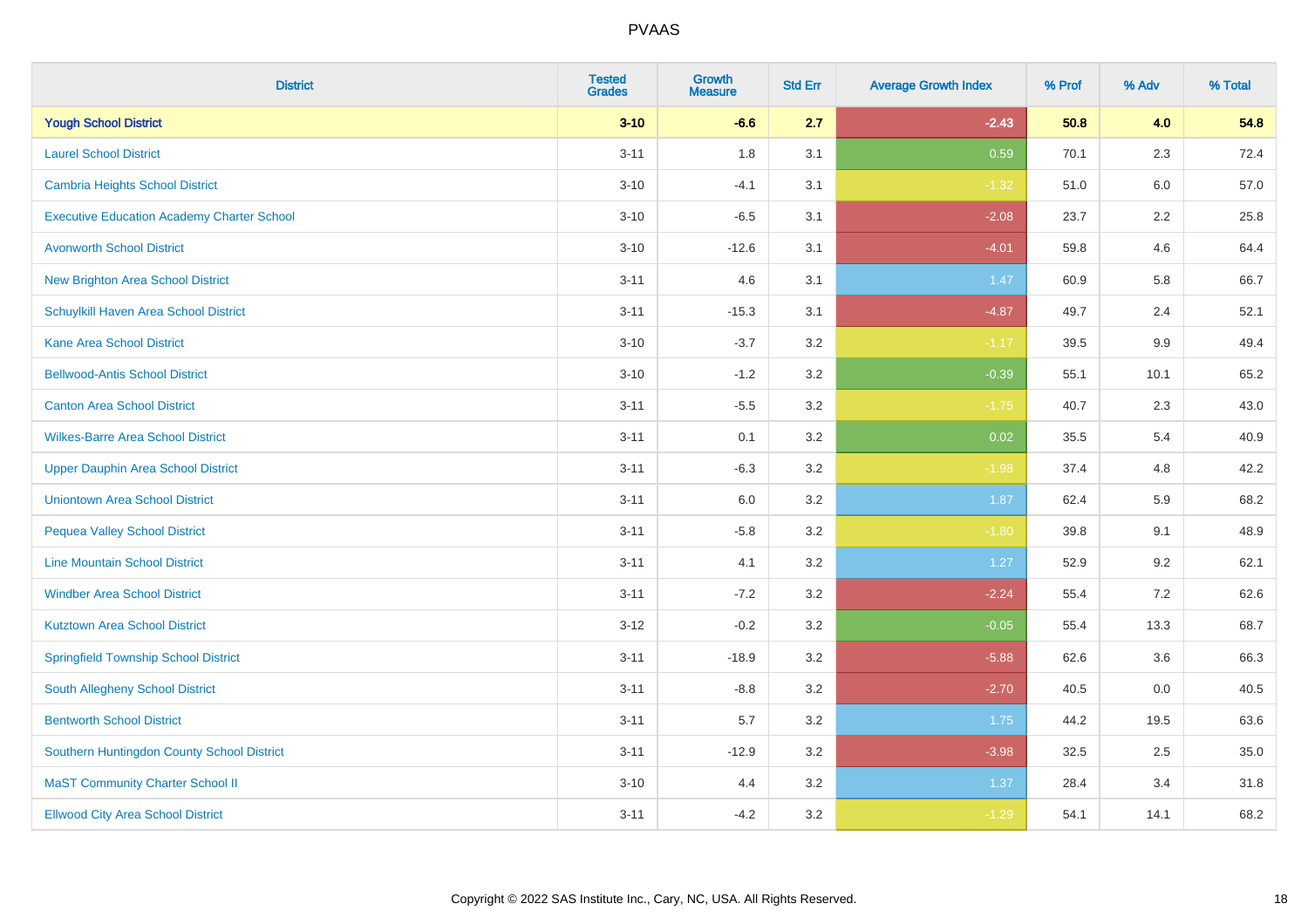| <b>District</b>                              | <b>Tested</b><br><b>Grades</b> | <b>Growth</b><br><b>Measure</b> | <b>Std Err</b> | <b>Average Growth Index</b> | % Prof | % Adv | % Total |
|----------------------------------------------|--------------------------------|---------------------------------|----------------|-----------------------------|--------|-------|---------|
| <b>Yough School District</b>                 | $3 - 10$                       | $-6.6$                          | 2.7            | $-2.43$                     | 50.8   | 4.0   | 54.8    |
| Renaissance Academy Charter School           | $3 - 11$                       | 8.3                             | 3.3            | 2.54                        | 45.6   | 22.8  | 68.4    |
| <b>Elk Lake School District</b>              | $3 - 11$                       | $-4.0$                          | 3.3            | $-1.23$                     | 46.2   | 3.3   | 49.4    |
| <b>Panther Valley School District</b>        | $3 - 12$                       | $-0.6$                          | 3.3            | $-0.19$                     | 47.9   | 4.3   | 52.1    |
| <b>Carlynton School District</b>             | $3 - 11$                       | 7.3                             | 3.3            | 2.22                        | 41.0   | 10.5  | 51.6    |
| Shenango Area School District                | $3 - 11$                       | $-2.6$                          | 3.3            | $-0.79$                     | 50.6   | 13.9  | 64.6    |
| <b>Big Beaver Falls Area School District</b> | $3 - 11$                       | $-3.9$                          | 3.3            | $-1.18$                     | 34.1   | 3.5   | 37.6    |
| <b>Wyalusing Area School District</b>        | $3 - 12$                       | 8.8                             | 3.3            | 2.68                        | 54.6   | 11.7  | 66.2    |
| <b>Northern Cambria School District</b>      | $3 - 11$                       | 10.0                            | 3.3            | 3.04                        | 47.4   | 5.1   | 52.6    |
| <b>Keystone School District</b>              | $3 - 11$                       | 3.1                             | 3.3            | 0.94                        | 50.6   | 6.5   | 57.1    |
| <b>Bethlehem-Center School District</b>      | $3 - 10$                       | 8.1                             | 3.3            | 2.46                        | 35.1   | 1.4   | 36.5    |
| <b>Moniteau School District</b>              | $3 - 11$                       | $-11.8$                         | 3.3            | $-3.56$                     | 50.0   | 6.3   | 56.3    |
| <b>Carmichaels Area School District</b>      | $3 - 10$                       | $-9.3$                          | 3.3            | $-2.81$                     | 35.1   | 1.4   | 36.5    |
| <b>Mercer Area School District</b>           | $3 - 11$                       | $-0.2$                          | 3.3            | $-0.06$                     | 56.0   | 8.0   | 64.0    |
| <b>Carbondale Area School District</b>       | $3 - 10$                       | 7.4                             | 3.3            | 2.25                        | 56.6   | 2.6   | 59.2    |
| <b>KIPP Dubois Charter School</b>            | $9 - 10$                       | 4.7                             | 3.3            | 1.40                        | 31.0   | 1.4   | 32.4    |
| Philipsburg-Osceola Area School District     | $3 - 11$                       | $-24.8$                         | 3.3            | $-7.43$                     | 19.7   | 2.6   | 22.4    |
| South Side Area School District              | $3 - 11$                       | $-1.6$                          | 3.3            | $-0.48$                     | 50.0   | 6.8   | 56.8    |
| <b>East Allegheny School District</b>        | $3 - 11$                       | $-6.3$                          | 3.3            | $-1.87$                     | 31.9   | 9.7   | 41.7    |
| Conemaugh Township Area School District      | $3 - 12$                       | $-3.7$                          | 3.4            | $-1.09$                     | 53.8   | 17.6  | 71.4    |
| <b>North Pocono School District</b>          | $3 - 11$                       | $-2.3$                          | 3.4            | $-0.68$                     | 52.0   | 16.4  | 68.5    |
| <b>Everett Area School District</b>          | $3 - 11$                       | $5.0\,$                         | 3.4            | 1.47                        | 60.5   | 1.3   | 61.8    |
| <b>Troy Area School District</b>             | $3 - 10$                       | $-4.3$                          | 3.4            | $-1.26$                     | 43.2   | 5.7   | 48.9    |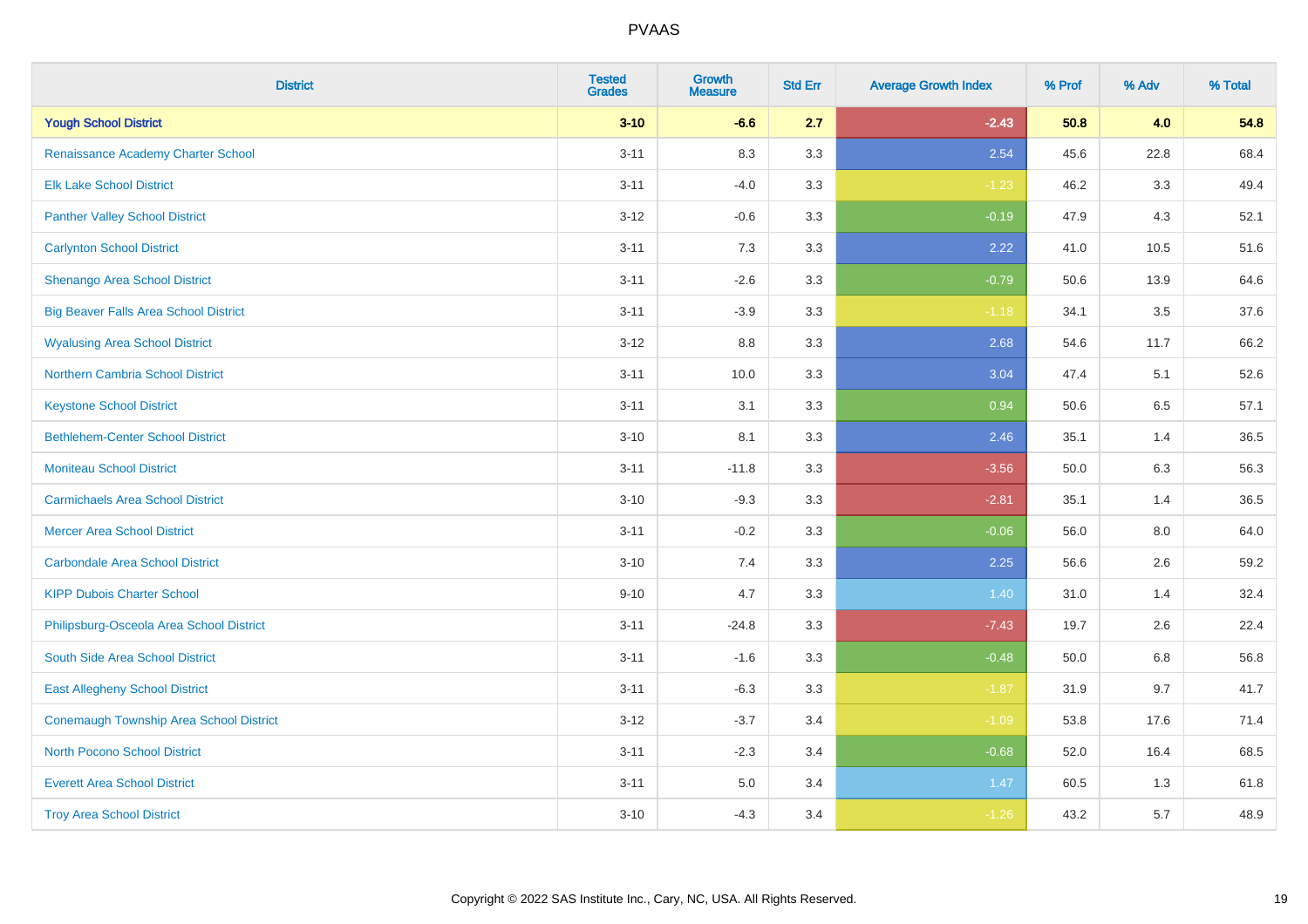| <b>District</b>                             | <b>Tested</b><br><b>Grades</b> | <b>Growth</b><br><b>Measure</b> | <b>Std Err</b> | <b>Average Growth Index</b> | % Prof | % Adv   | % Total  |
|---------------------------------------------|--------------------------------|---------------------------------|----------------|-----------------------------|--------|---------|----------|
| <b>Yough School District</b>                | $3 - 10$                       | $-6.6$                          | 2.7            | $-2.43$                     | 50.8   | 4.0     | 54.8     |
| <b>Fairfield Area School District</b>       | $3 - 11$                       | $-5.6$                          | 3.4            | $-1.66$                     | 57.9   | 4.0     | 61.8     |
| <b>Bristol Borough School District</b>      | $3 - 12$                       | $-4.3$                          | 3.4            | $-1.27$                     | 39.7   | 1.3     | 41.0     |
| <b>Reynolds School District</b>             | $3 - 10$                       | 0.5                             | 3.4            | 0.16                        | 52.1   | 7.0     | 59.2     |
| <b>Burgettstown Area School District</b>    | $3 - 11$                       | $-2.1$                          | 3.4            | $-0.62$                     | 50.0   | 1.4     | 51.4     |
| <b>Redbank Valley School District</b>       | $3 - 11$                       | $-9.5$                          | 3.4            | $-2.77$                     | 31.5   | 4.9     | 36.4     |
| <b>Old Forge School District</b>            | $3 - 12$                       | $-5.9$                          | 3.4            | $-1.73$                     | 52.9   | 7.1     | 60.0     |
| <b>United School District</b>               | $3 - 11$                       | 2.1                             | 3.4            | 0.63                        | 60.3   | 6.6     | 66.9     |
| <b>Steel Valley School District</b>         | $3 - 11$                       | 6.5                             | 3.4            | 1.89                        | 50.7   | 5.6     | 56.3     |
| Mastery Charter School - Hardy Williams     | $3 - 11$                       | 11.4                            | 3.4            | 3.33                        | 44.3   | 5.7     | $50.0\,$ |
| <b>Williams Valley School District</b>      | $3 - 11$                       | $-7.3$                          | 3.4            | $-2.13$                     | 23.2   | 0.0     | 23.2     |
| <b>Moshannon Valley School District</b>     | $3 - 10$                       | $-7.0$                          | 3.4            | $-2.01$                     | 48.5   | 0.0     | 48.5     |
| Maritime Academy Charter School             | $3 - 10$                       | $-11.4$                         | 3.5            | $-3.29$                     | 15.2   | 0.0     | 15.2     |
| <b>Central Fulton School District</b>       | $3 - 11$                       | $-0.5$                          | 3.5            | $-0.14$                     | 51.4   | $8.6\,$ | 60.0     |
| <b>Newport School District</b>              | $3 - 12$                       | 1.4                             | 3.5            | 0.41                        | 51.5   | 10.3    | 61.8     |
| <b>Steelton-Highspire School District</b>   | $3 - 11$                       | $-11.8$                         | 3.5            | $-3.40$                     | 14.5   | 0.0     | 14.5     |
| <b>North Star School District</b>           | $3 - 11$                       | $-8.7$                          | 3.5            | $-2.51$                     | 47.8   | 6.0     | 53.7     |
| <b>Columbia Borough School District</b>     | $3 - 12$                       | $-3.1$                          | 3.5            | $-0.89$                     | 29.5   | 1.9     | 31.4     |
| Pennsylvania Virtual Charter School         | $3 - 11$                       | 11.8                            | 3.5            | 3.37                        | 56.5   | 11.1    | 67.6     |
| Lackawanna Trail School District            | $3 - 10$                       | $-21.7$                         | 3.5            | $-6.20$                     | 38.5   | 1.5     | 40.0     |
| <b>Sayre Area School District</b>           | $3 - 11$                       | 11.2                            | 3.5            | 3.20                        | 52.2   | 7.5     | 59.7     |
| <b>Northwestern School District</b>         | $3 - 11$                       | $-24.9$                         | 3.5            | $-7.13$                     | 42.6   | 2.9     | 45.6     |
| <b>Multicultural Academy Charter School</b> | $9 - 11$                       | 9.5                             | 3.5            | 2.69                        | 22.0   | 0.0     | 22.0     |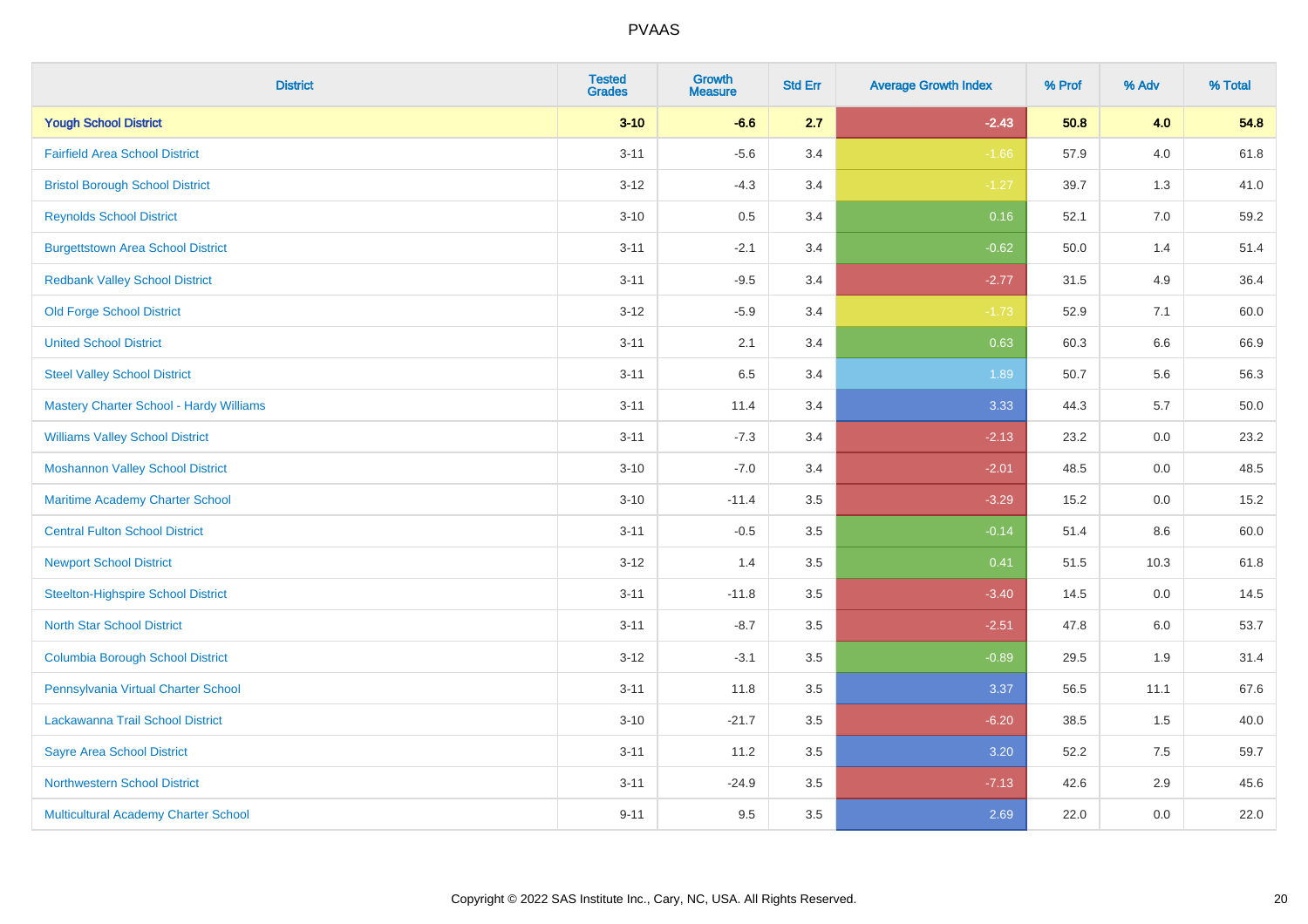| <b>District</b>                                | <b>Tested</b><br><b>Grades</b> | Growth<br><b>Measure</b> | <b>Std Err</b> | <b>Average Growth Index</b> | % Prof | % Adv   | % Total |
|------------------------------------------------|--------------------------------|--------------------------|----------------|-----------------------------|--------|---------|---------|
| <b>Yough School District</b>                   | $3 - 10$                       | $-6.6$                   | 2.7            | $-2.43$                     | 50.8   | 4.0     | 54.8    |
| Juniata Valley School District                 | $3 - 11$                       | $-3.9$                   | 3.5            | $-1.10$                     | 44.4   | $3.5\,$ | 47.8    |
| <b>Sharpsville Area School District</b>        | $3 - 11$                       | $-1.4$                   | 3.5            | $-0.40$                     | 55.2   | 13.4    | 68.7    |
| <b>Mountain View School District</b>           | $3 - 11$                       | 20.9                     | 3.5            | 5.91                        | 57.8   | 20.3    | 78.1    |
| <b>Purchase Line School District</b>           | $3 - 12$                       | 1.7                      | 3.5            | 0.47                        | 43.1   | 5.4     | 48.5    |
| <b>Chartiers-Houston School District</b>       | $3 - 10$                       | $-8.6$                   | 3.5            | $-2.41$                     | 59.7   | 4.5     | 64.2    |
| <b>Union City Area School District</b>         | $3 - 12$                       | $-10.2$                  | 3.6            | $-2.87$                     | 42.9   | 3.2     | 46.0    |
| <b>Carbon Career &amp; Technical Institute</b> | $9 - 11$                       | $-5.7$                   | 3.6            | $-1.59$                     | 34.5   | 1.2     | 35.7    |
| <b>Southmoreland School District</b>           | $3 - 11$                       | $-8.3$                   | 3.6            | $-2.32$                     | 56.8   | $7.2\,$ | 64.0    |
| <b>Brockway Area School District</b>           | $3 - 11$                       | 0.6                      | 3.6            | 0.16                        | 49.2   | 7.7     | 56.9    |
| <b>Portage Area School District</b>            | $3 - 10$                       | $-8.1$                   | 3.6            | $-2.26$                     | 40.6   | 9.4     | 50.0    |
| <b>Salisbury Township School District</b>      | $3 - 11$                       | 6.3                      | 3.6            | 1.77                        | 46.2   | 6.6     | 52.8    |
| Propel Charter School - Braddock Hills         | $3 - 11$                       | $-13.6$                  | 3.6            | $-3.81$                     | 9.7    | 1.6     | 11.3    |
| <b>Lawrence County CTC</b>                     | $10 - 11$                      | $-21.7$                  | 3.6            | $-6.05$                     | 19.8   | $0.0\,$ | 19.8    |
| <b>Homer-Center School District</b>            | $3 - 11$                       | 9.7                      | 3.6            | 2.70                        | 45.1   | 17.2    | 62.3    |
| Montgomery Area School District                | $3 - 11$                       | 10.7                     | 3.6            | 2.96                        | 48.7   | 12.4    | 61.1    |
| Northern Bedford County School District        | $3 - 11$                       | 16.5                     | 3.6            | 4.58                        | 51.7   | 20.0    | 71.7    |
| <b>Mahanoy Area School District</b>            | $3 - 10$                       | $-9.0$                   | 3.6            | $-2.49$                     | 26.2   | 1.6     | 27.9    |
| <b>Blue Ridge School District</b>              | $3 - 11$                       | $-0.5$                   | 3.6            | $-0.12$                     | 44.6   | 3.1     | 47.7    |
| California Area School District                | $3 - 10$                       | $-7.3$                   | 3.6            | $-2.02$                     | 42.6   | 9.8     | 52.5    |
| <b>Port Allegany School District</b>           | $3 - 11$                       | 4.4                      | 3.6            | 1.21                        | 28.1   | 9.4     | 37.5    |
| <b>School Lane Charter School</b>              | $3 - 11$                       | 12.4                     | 3.6            | 3.43                        | 59.1   | 9.8     | 68.9    |
| <b>Northgate School District</b>               | $3 - 11$                       | 6.3                      | 3.6            | 1.73                        | 53.3   | 16.7    | 70.0    |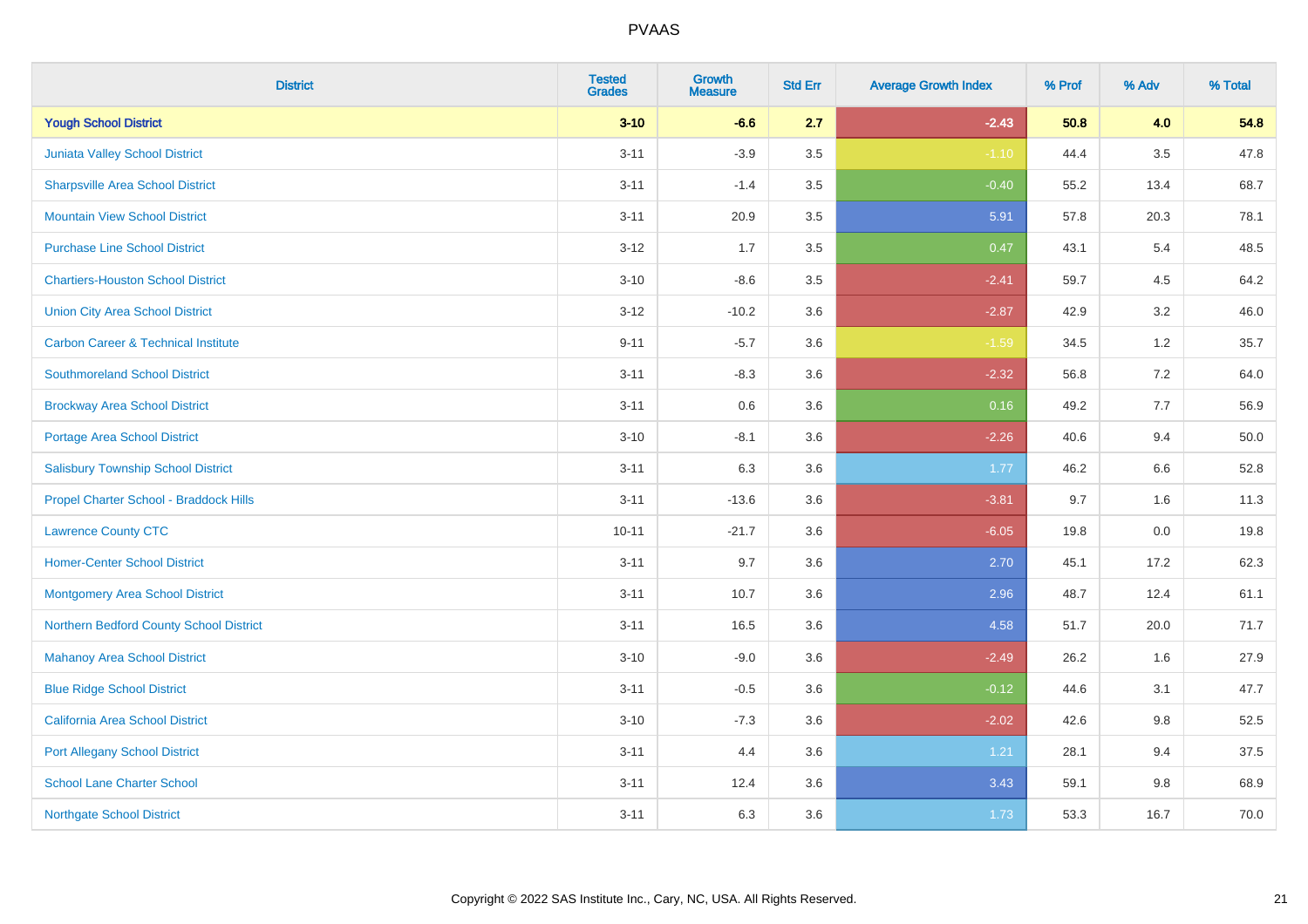| <b>District</b>                                 | <b>Tested</b><br><b>Grades</b> | Growth<br><b>Measure</b> | <b>Std Err</b> | <b>Average Growth Index</b> | % Prof | % Adv   | % Total |
|-------------------------------------------------|--------------------------------|--------------------------|----------------|-----------------------------|--------|---------|---------|
| <b>Yough School District</b>                    | $3 - 10$                       | $-6.6$                   | 2.7            | $-2.43$                     | 50.8   | 4.0     | 54.8    |
| <b>Westinghouse Arts Academy Charter School</b> | $9 - 10$                       | $-0.7$                   | 3.6            | $-0.19$                     | 59.2   | 8.4     | 67.6    |
| <b>Frazier School District</b>                  | $3 - 11$                       | $-17.2$                  | 3.7            | $-4.70$                     | 37.1   | 1.6     | 38.7    |
| <b>Muncy School District</b>                    | $3 - 11$                       | $-8.1$                   | 3.7            | $-2.21$                     | 42.0   | $3.8\,$ | 45.8    |
| <b>Valley Grove School District</b>             | $3 - 10$                       | $-3.7$                   | 3.7            | $-1.01$                     | 51.2   | 6.1     | 57.3    |
| <b>Sto-Rox School District</b>                  | $3 - 10$                       | 6.6                      | 3.7            | 1.80                        | 13.4   | 0.0     | 13.4    |
| <b>Minersville Area School District</b>         | $3 - 11$                       | $-14.4$                  | 3.7            | $-3.90$                     | 39.3   | 3.3     | 42.6    |
| <b>Clairton City School District</b>            | $3 - 11$                       | 3.5                      | 3.7            | 0.95                        | 13.4   | 0.0     | 13.4    |
| <b>Glendale School District</b>                 | $3 - 10$                       | $-0.9$                   | 3.7            | $-0.24$                     | 50.0   | 5.4     | 55.4    |
| <b>Lakeview School District</b>                 | $3 - 11$                       | $-0.9$                   | 3.7            | $-0.24$                     | 60.3   | 3.2     | 63.5    |
| <b>Innovative Arts Academy Charter School</b>   | $6 - 11$                       | $-9.1$                   | 3.7            | $-2.44$                     | 9.5    | 0.0     | 9.5     |
| <b>Apollo-Ridge School District</b>             | $3 - 12$                       | $-4.7$                   | 3.7            | $-1.24$                     | 50.0   | 10.0    | 60.0    |
| <b>Tussey Mountain School District</b>          | $3 - 12$                       | 1.5                      | 3.7            | 0.40                        | 38.6   | 1.8     | 40.4    |
| <b>Coudersport Area School District</b>         | $3 - 11$                       | 7.7                      | 3.7            | 2.06                        | 55.7   | 8.2     | 63.9    |
| <b>Penns Manor Area School District</b>         | $3 - 12$                       | $-17.0$                  | 3.7            | $-4.52$                     | 29.7   | 3.1     | 32.8    |
| <b>Riverview School District</b>                | $3 - 11$                       | $-4.6$                   | 3.8            | $-1.20$                     | 57.9   | 15.8    | 73.7    |
| <b>Fort Cherry School District</b>              | $3 - 10$                       | $-5.9$                   | 3.8            | $-1.56$                     | 55.2   | 5.2     | 60.3    |
| Millersburg Area School District                | $3 - 11$                       | $6.2\,$                  | 3.8            | 1.63                        | 51.8   | 7.4     | 59.3    |
| <b>West Middlesex Area School District</b>      | $3 - 10$                       | $-8.4$                   | 3.8            | $-2.21$                     | 34.9   | 2.8     | 37.6    |
| <b>Antietam School District</b>                 | $3 - 10$                       | $-4.3$                   | $3.8\,$        | $-1.13$                     | 36.4   | 5.4     | 41.8    |
| New Kensington-Arnold School District           | $3 - 11$                       | $-0.4$                   | 3.8            | $-0.10$                     | 40.7   | 3.7     | 44.4    |
| Northwest Area School District                  | $3 - 10$                       | $-10.0$                  | 3.8            | $-2.59$                     | 34.6   | 7.3     | 41.8    |
| Jeannette City School District                  | $3 - 11$                       | $-4.3$                   | 3.8            | $-1.13$                     | 46.7   | 7.5     | 54.2    |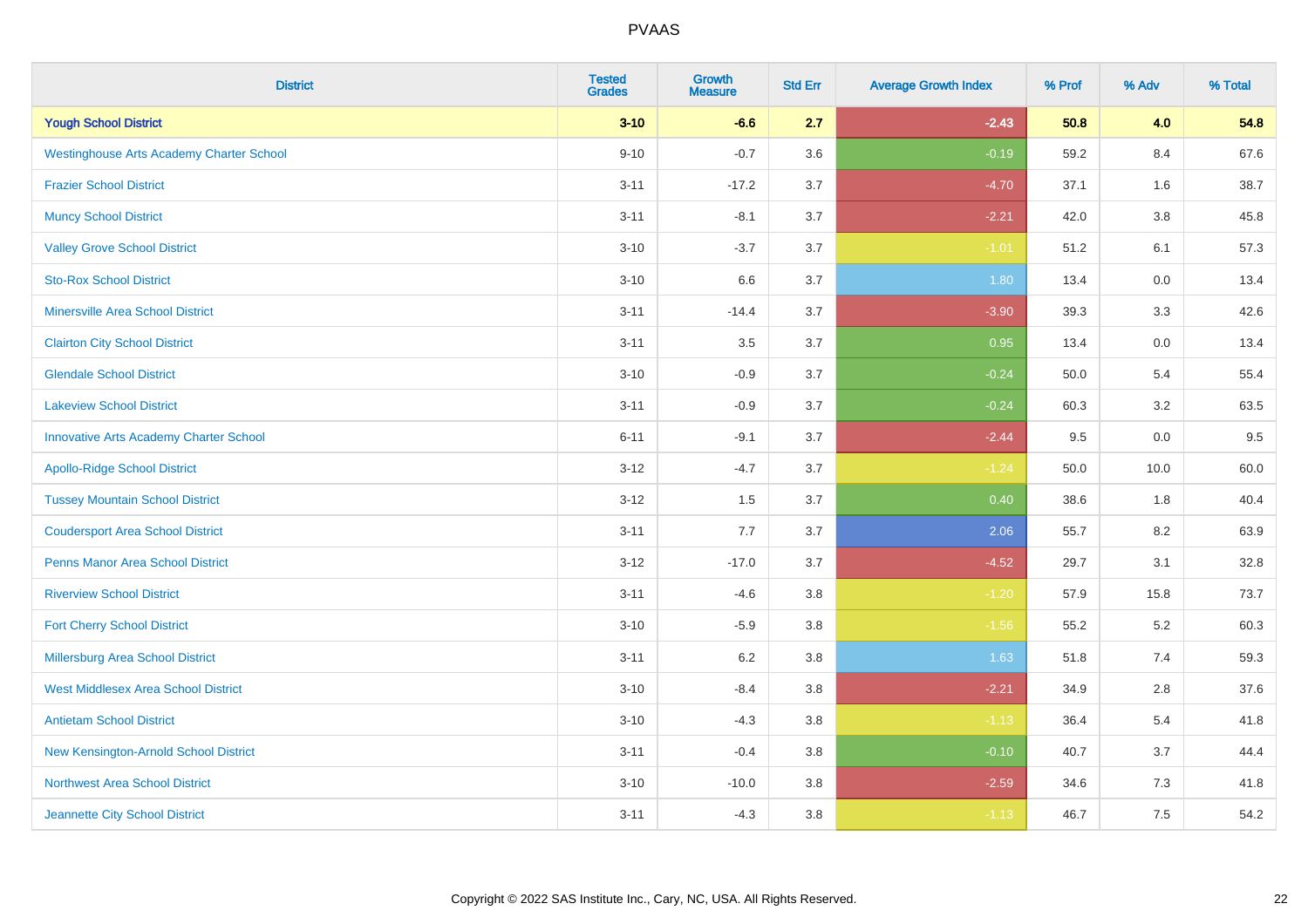| <b>District</b>                                 | <b>Tested</b><br><b>Grades</b> | <b>Growth</b><br><b>Measure</b> | <b>Std Err</b> | <b>Average Growth Index</b> | % Prof | % Adv | % Total |
|-------------------------------------------------|--------------------------------|---------------------------------|----------------|-----------------------------|--------|-------|---------|
| <b>Yough School District</b>                    | $3 - 10$                       | $-6.6$                          | 2.7            | $-2.43$                     | 50.8   | 4.0   | 54.8    |
| <b>West Branch Area School District</b>         | $3 - 11$                       | 0.2                             | 3.8            | 0.05                        | 47.2   | 1.9   | 49.1    |
| <b>Greenwood School District</b>                | $3 - 11$                       | 15.9                            | 3.9            | 4.11                        | 50.0   | 25.0  | 75.0    |
| <b>Halifax Area School District</b>             | $3 - 11$                       | 4.7                             | 3.9            | 1.22                        | 61.5   | 9.6   | 71.2    |
| Jefferson County-Dubois AVTS                    | $9 - 11$                       | $-16.2$                         | 3.9            | $-4.16$                     | 23.0   | 0.0   | 23.0    |
| Johnsonburg Area School District                | $3 - 11$                       | $-14.1$                         | 3.9            | $-3.62$                     | 54.0   | 4.6   | 58.6    |
| <b>Smethport Area School District</b>           | $3 - 12$                       | $0.6\,$                         | 3.9            | 0.15                        | 37.0   | 1.8   | 38.9    |
| <b>Shenandoah Valley School District</b>        | $3 - 11$                       | 9.7                             | 3.9            | 2.49                        | 28.3   | 5.0   | 33.3    |
| <b>Allegheny Valley School District</b>         | $3 - 11$                       | 8.5                             | 3.9            | 2.17                        | 53.1   | 12.2  | 65.3    |
| <b>Brownsville Area School District</b>         | $3 - 12$                       | $-7.2$                          | 3.9            | $-1.83$                     | 34.4   | 6.1   | 40.5    |
| <b>Propel Charter School-Montour</b>            | $3 - 10$                       | $-10.7$                         | 3.9            | $-2.71$                     | 13.7   | 0.0   | 13.7    |
| Meyersdale Area School District                 | $3 - 11$                       | 4.2                             | 4.0            | 1.07                        | 43.1   | 6.9   | 50.0    |
| <b>Northeast Bradford School District</b>       | $3 - 10$                       | $-3.1$                          | 4.0            | $-0.78$                     | 33.9   | 3.4   | 37.3    |
| <b>Claysburg-Kimmel School District</b>         | $3 - 11$                       | $-5.7$                          | 4.0            | $-1.42$                     | 42.9   | 8.2   | 51.0    |
| <b>Achievement House Charter School</b>         | $7 - 11$                       | $-0.7$                          | 4.0            | $-0.17$                     | 32.5   | 2.6   | 35.1    |
| <b>Leechburg Area School District</b>           | $3 - 11$                       | 4.4                             | 4.0            | 1.09                        | 47.8   | 19.6  | 67.4    |
| <b>Ridgway Area School District</b>             | $3 - 11$                       | $-14.5$                         | 4.1            | $-3.56$                     | 49.0   | 9.8   | 58.8    |
| <b>Tri-Valley School District</b>               | $3 - 10$                       | $-6.4$                          | 4.1            | $-1.57$                     | 37.0   | 4.4   | 41.3    |
| <b>Conemaugh Valley School District</b>         | $3 - 12$                       | $-3.2$                          | 4.1            | $-0.78$                     | 48.2   | 5.6   | 53.7    |
| <b>Clarion Area School District</b>             | $3 - 11$                       | 10.3                            | 4.1            | 2.51                        | 45.4   | 14.6  | 60.0    |
| <b>Williamsburg Community School District</b>   | $3 - 11$                       | $-14.3$                         | 4.1            | $-3.48$                     | 28.3   | 0.0   | 28.3    |
| <b>Propel Charter School-Homestead</b>          | $3 - 11$                       | $-11.7$                         | 4.1            | $-2.84$                     | 15.9   | 0.0   | 15.9    |
| Capital Area School for the Arts Charter School | $9 - 11$                       | 5.8                             | 4.1            | 1.39                        | 59.3   | 18.6  | 78.0    |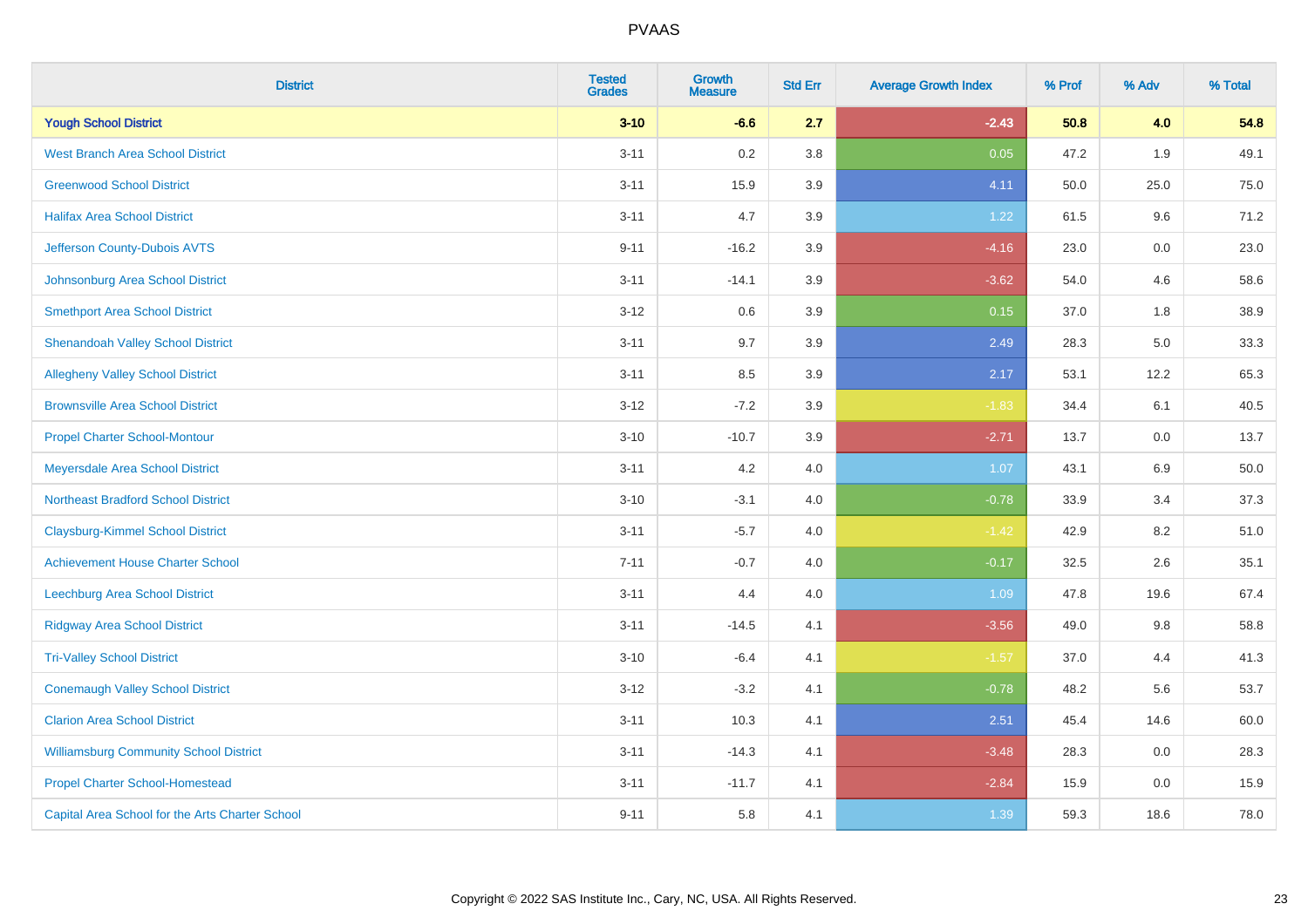| <b>District</b>                                        | <b>Tested</b><br><b>Grades</b> | <b>Growth</b><br><b>Measure</b> | <b>Std Err</b> | <b>Average Growth Index</b> | % Prof | % Adv   | % Total |
|--------------------------------------------------------|--------------------------------|---------------------------------|----------------|-----------------------------|--------|---------|---------|
| <b>Yough School District</b>                           | $3 - 10$                       | $-6.6$                          | 2.7            | $-2.43$                     | 50.8   | 4.0     | 54.8    |
| <b>Curwensville Area School District</b>               | $3 - 11$                       | $-27.9$                         | 4.1            | $-6.72$                     | 42.5   | 4.1     | 46.6    |
| <b>Clarion-Limestone Area School District</b>          | $3 - 12$                       | $-2.5$                          | 4.1            | $-0.60$                     | 56.8   | 6.8     | 63.6    |
| <b>Chester Charter Scholars Academy Charter School</b> | $3 - 12$                       | 8.4                             | 4.1            | 2.03                        | 23.4   | 0.0     | 23.4    |
| <b>Western Beaver County School District</b>           | $3 - 11$                       | $-7.8$                          | 4.2            | $-1.87$                     | 56.5   | 6.5     | 63.0    |
| Pennsylvania Distance Learning Charter School          | $3 - 12$                       | 9.3                             | 4.2            | 2.22                        | 42.2   | 3.1     | 45.3    |
| <b>Berlin Brothersvalley School District</b>           | $3 - 11$                       | 4.0                             | 4.2            | 0.96                        | 48.8   | 14.0    | 62.8    |
| Jefferson-Morgan School District                       | $3 - 10$                       | $-9.9$                          | 4.2            | $-2.35$                     | 43.8   | 4.2     | 47.9    |
| Aliquippa School District                              | $3 - 11$                       | $-9.0$                          | 4.2            | $-2.14$                     | 11.0   | 0.0     | 11.0    |
| <b>Union School District</b>                           | $3 - 12$                       | 2.3                             | 4.2            | 0.54                        | 32.6   | 7.0     | 39.5    |
| <b>Susquehanna Community School District</b>           | $3 - 11$                       | $-2.8$                          | 4.2            | $-0.66$                     | 49.4   | 6.9     | 56.3    |
| <b>Otto-Eldred School District</b>                     | $3 - 11$                       | $-0.7$                          | 4.2            | $-0.15$                     | 56.2   | $6.2\,$ | 62.5    |
| <b>Jamestown Area School District</b>                  | $3 - 11$                       | 13.5                            | 4.2            | 3.19                        | 64.4   | 13.3    | 77.8    |
| <b>Union Area School District</b>                      | $3 - 11$                       | 1.9                             | 4.3            | 0.44                        | 61.5   | 0.0     | 61.5    |
| <b>Farrell Area School District</b>                    | $3 - 11$                       | $-10.4$                         | 4.3            | $-2.41$                     | 19.0   | 0.0     | 19.0    |
| <b>Ferndale Area School District</b>                   | $3 - 10$                       | $-5.8$                          | 4.3            | $-1.33$                     | 40.0   | $0.0\,$ | 40.0    |
| <b>West Side CTC</b>                                   | $9 - 10$                       | $-37.4$                         | 4.3            | $-8.64$                     | 8.8    | 0.0     | $8.8\,$ |
| <b>North Clarion County School District</b>            | $3 - 12$                       | 3.7                             | 4.3            | 0.85                        | 67.5   | 15.0    | 82.5    |
| <b>Blacklick Valley School District</b>                | $3 - 11$                       | 8.0                             | 4.3            | 1.85                        | 34.1   | 0.0     | 34.1    |
| <b>West Greene School District</b>                     | $3 - 11$                       | $-4.5$                          | 4.3            | $-1.04$                     | 36.6   | 7.3     | 43.9    |
| Morrisville Borough School District                    | $3 - 11$                       | 4.8                             | 4.3            | 1.10                        | 30.2   | 2.3     | 32.6    |
| <b>Jenkintown School District</b>                      | $3 - 11$                       | 12.5                            | 4.4            | 2.84                        | 54.6   | 29.6    | 84.1    |
| <b>Sullivan County School District</b>                 | $3 - 10$                       | $-4.0$                          | 4.4            | $-0.90$                     | 66.7   | 2.6     | 69.2    |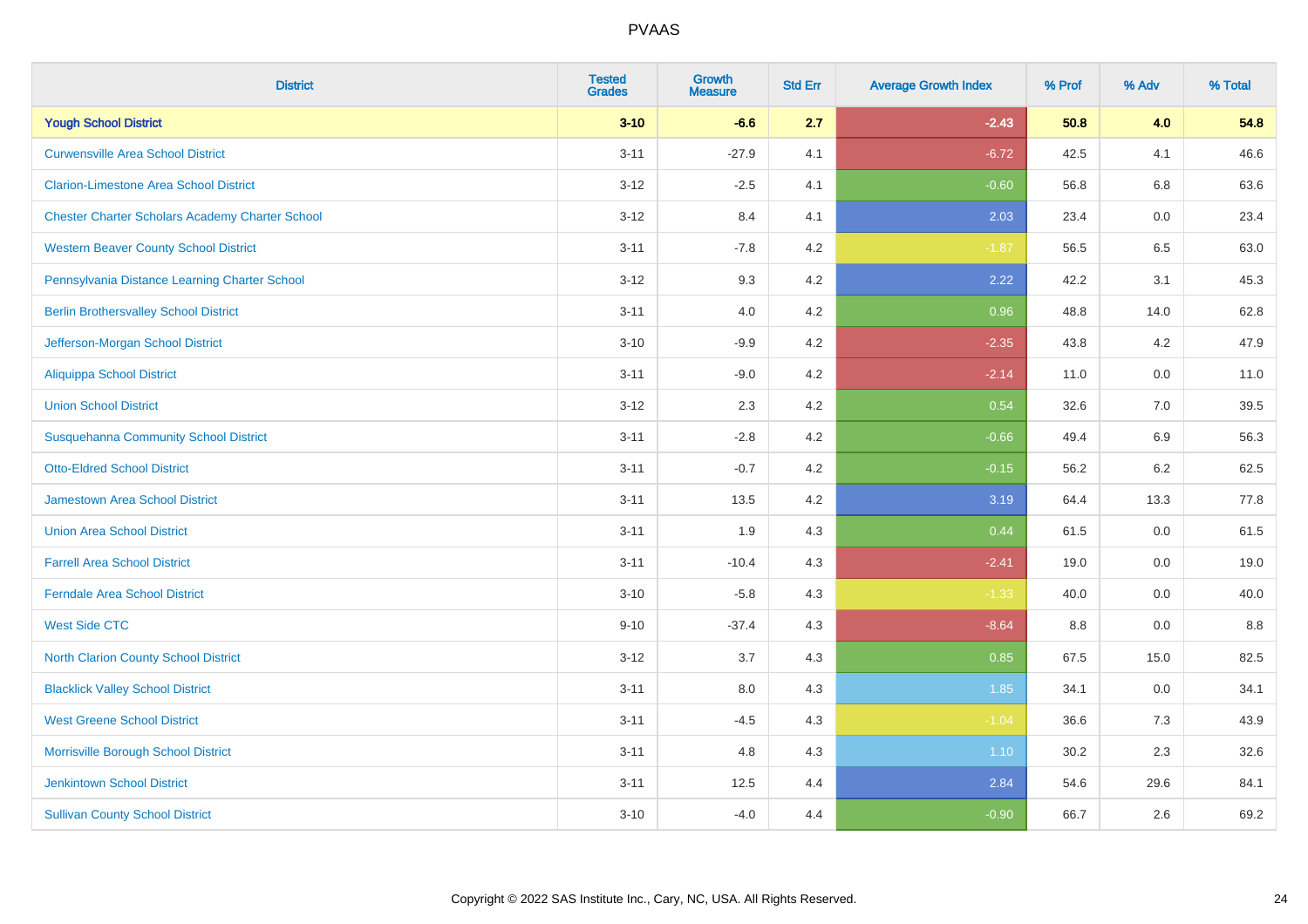| <b>District</b>                                 | <b>Tested</b><br><b>Grades</b> | <b>Growth</b><br><b>Measure</b> | <b>Std Err</b> | <b>Average Growth Index</b> | % Prof | % Adv   | % Total |
|-------------------------------------------------|--------------------------------|---------------------------------|----------------|-----------------------------|--------|---------|---------|
| <b>Yough School District</b>                    | $3 - 10$                       | $-6.6$                          | 2.7            | $-2.43$                     | 50.8   | 4.0     | 54.8    |
| <b>Southern Fulton School District</b>          | $3 - 11$                       | $-23.7$                         | 4.4            | $-5.37$                     | 34.2   | 10.5    | 44.7    |
| <b>Benton Area School District</b>              | $3 - 10$                       | $-9.7$                          | 4.5            | $-2.18$                     | 43.2   | 5.4     | 48.6    |
| <b>Sugar Valley Rural Charter School</b>        | $3 - 11$                       | $-11.0$                         | 4.5            | $-2.46$                     | 14.9   | $0.0\,$ | 14.9    |
| <b>Monessen City School District</b>            | $3 - 10$                       | 8.3                             | 4.5            | 1.85                        | 42.9   | 2.9     | 45.7    |
| <b>Mastery Charter School - Gratz Campus</b>    | $7 - 10$                       | $-23.9$                         | 4.5            | $-5.29$                     | 2.9    | 0.0     | 2.9     |
| <b>Rochester Area School District</b>           | $3 - 11$                       | $-13.2$                         | 4.6            | $-2.89$                     | 19.5   | 1.3     | 20.8    |
| <b>Northern Potter School District</b>          | $3 - 12$                       | $-13.1$                         | 4.6            | $-2.84$                     | 37.5   | 0.0     | 37.5    |
| <b>Hanover Area School District</b>             | $3 - 11$                       | 2.2                             | 4.6            | 0.48                        | 42.9   | 5.7     | 48.6    |
| <b>Shade-Central City School District</b>       | $3 - 11$                       | $-5.9$                          | 4.6            | $-1.28$                     | 27.8   | 0.0     | 27.8    |
| <b>Southeastern Greene School District</b>      | $3 - 10$                       | 3.3                             | 4.6            | 0.72                        | 57.6   | 6.1     | 63.6    |
| <b>Avella Area School District</b>              | $3 - 12$                       | $-0.3$                          | 4.7            | $-0.05$                     | 49.3   | 14.5    | 63.8    |
| <b>Millville Area School District</b>           | $3 - 12$                       | $-0.9$                          | 4.7            | $-0.18$                     | 51.4   | 5.4     | 56.8    |
| La Academia Partnership Charter School          | $6 - 11$                       | $-11.0$                         | 4.7            | $-2.34$                     | 6.8    | 0.0     | 6.8     |
| <b>Reach Cyber Charter School</b>               | $3 - 11$                       | 8.1                             | 4.7            | 1.72                        | 42.4   | 4.6     | 47.0    |
| <b>Allegheny-Clarion Valley School District</b> | $3 - 10$                       | 7.8                             | 4.7            | 1.65                        | 53.3   | 3.3     | 56.7    |
| <b>Shamokin Area School District</b>            | $3 - 11$                       | $-7.7$                          | 4.8            | $-1.60$                     | 38.1   | 3.2     | 41.3    |
| <b>Roberto Clemente Charter School</b>          | $3 - 12$                       | 2.2                             | 4.9            | 0.45                        | 27.5   | 5.0     | 32.5    |
| Dr Robert Ketterer Charter School Inc           | $6 - 12$                       | 10.1                            | 5.0            | 2.04                        | 14.9   | 0.4     | 15.3    |
| <b>Cornell School District</b>                  | $3 - 11$                       | $-1.6$                          | 5.0            | $-0.32$                     | 33.8   | 1.5     | 35.4    |
| York Academy Regional Charter School            | $3 - 11$                       | 9.0                             | 5.0            | 1.79                        | 55.2   | 0.0     | 55.2    |
| <b>Oswayo Valley School District</b>            | $3 - 12$                       | 8.5                             | 5.0            | 1.68                        | 50.0   | 16.7    | 66.7    |
| <b>Forbes Road School District</b>              | $3 - 11$                       | 2.8                             | 5.1            | 0.56                        | 41.4   | 10.3    | 51.7    |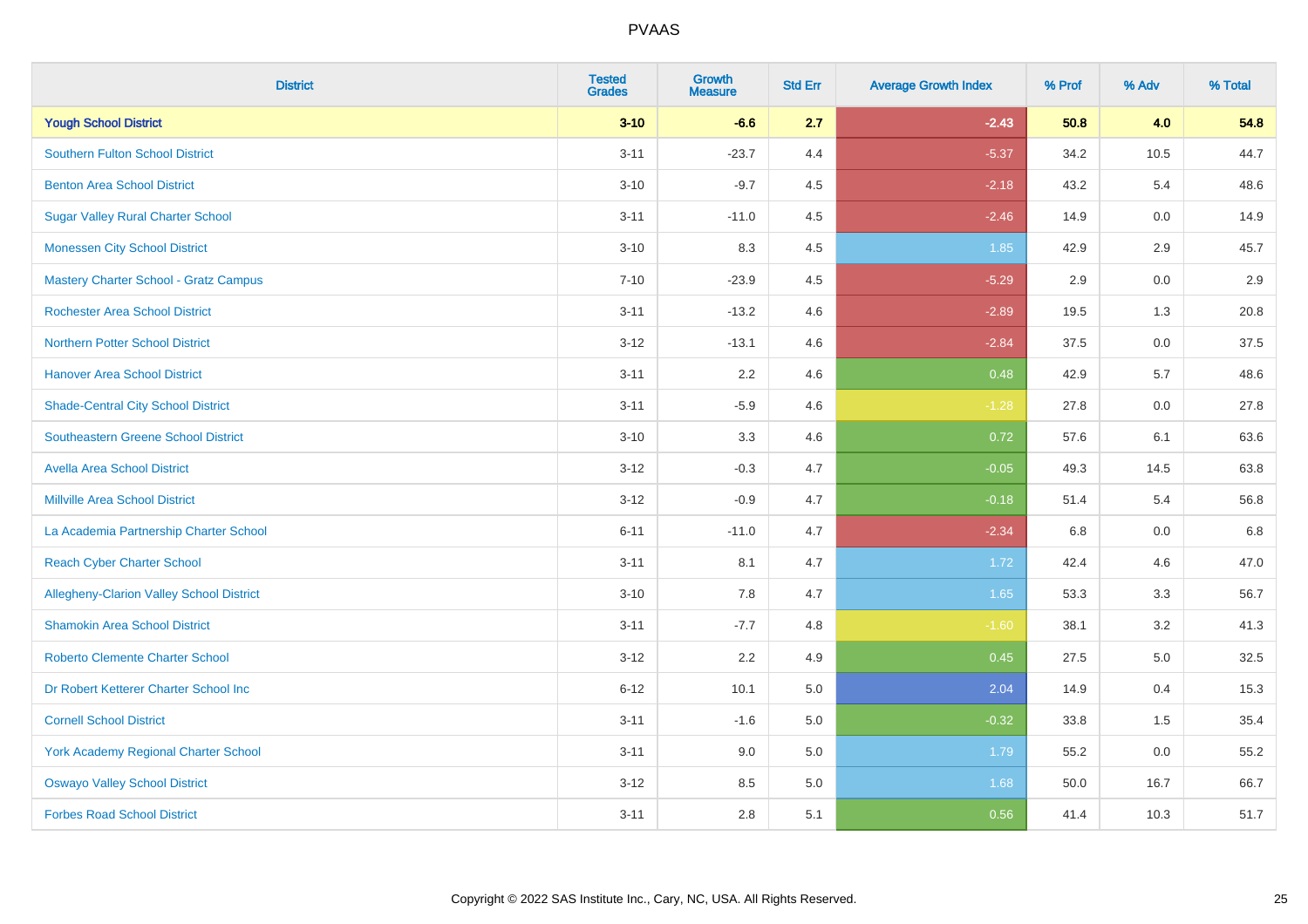| <b>District</b>                                         | <b>Tested</b><br><b>Grades</b> | <b>Growth</b><br><b>Measure</b> | <b>Std Err</b> | <b>Average Growth Index</b> | % Prof | % Adv   | % Total |
|---------------------------------------------------------|--------------------------------|---------------------------------|----------------|-----------------------------|--------|---------|---------|
| <b>Yough School District</b>                            | $3 - 10$                       | $-6.6$                          | 2.7            | $-2.43$                     | 50.8   | 4.0     | 54.8    |
| <b>Tidioute Community Charter School</b>                | $3 - 11$                       | 5.7                             | 5.1            | 1.11                        | 34.4   | 21.9    | 56.2    |
| <b>Fannett-Metal School District</b>                    | $3 - 11$                       | $-3.4$                          | 5.1            | $-0.67$                     | 38.7   | 8.1     | 46.8    |
| The New Academy Charter School                          | $8 - 11$                       | $-10.4$                         | 5.2            | $-2.00$                     | 0.0    | $0.0\,$ | $0.0\,$ |
| <b>Galeton Area School District</b>                     | $3 - 11$                       | 2.2                             | 5.3            | 0.42                        | 41.3   | 4.4     | 45.6    |
| <b>Forest Area School District</b>                      | $3 - 11$                       | $-4.4$                          | 5.4            | $-0.81$                     | 36.2   | 2.1     | 38.3    |
| People For People Charter School                        | $3 - 12$                       | 13.3                            | 5.5            | 2.43                        | 13.5   | 0.0     | 13.5    |
| <b>Commodore Perry School District</b>                  | $3 - 11$                       | 3.2                             | 5.5            | 0.58                        | 58.3   | 0.0     | 58.3    |
| <b>Turkeyfoot Valley Area School District</b>           | $3 - 12$                       | $-4.3$                          | 5.6            | $-0.76$                     | 22.0   | 5.1     | 27.1    |
| <b>Pittston Area School District</b>                    | $3 - 11$                       | $-10.1$                         | 5.6            | $-1.80$                     | 38.1   | 9.5     | 47.6    |
| Lehigh Career & Technical Institute                     | $10 - 12$                      | 5.6                             | 5.6            | 0.99                        | 78.3   | 0.0     | 78.3    |
| <b>Gillingham Charter School</b>                        | $3 - 11$                       | $-4.4$                          | 5.6            | $-0.77$                     | 20.8   | 8.3     | 29.2    |
| <b>Mastery Charter School - Pickett Campus</b>          | $6 - 10$                       | 5.6                             | 5.7            | 1.00                        | 27.8   | 0.0     | 27.8    |
| Insight PA Cyber Charter School                         | $3 - 11$                       | 0.7                             | 5.7            | 0.12                        | 50.0   | 4.8     | 54.8    |
| Mastery Charter High School-Lenfest Campus              | $7 - 11$                       | 2.5                             | 5.7            | 0.43                        | 40.0   | 0.0     | 40.0    |
| Imhotep Institute Charter High School                   | $9 - 11$                       | $-5.3$                          | 5.8            | $-0.92$                     | 25.0   | 0.0     | 25.0    |
| Salisbury-Elk Lick School District                      | $3 - 11$                       | $-13.5$                         | 5.9            | $-2.30$                     | 27.8   | 0.0     | 27.8    |
| <b>Shanksville-Stonycreek School District</b>           | $3 - 10$                       | 7.0                             | 5.9            | 1.20                        | 64.7   | 17.6    | 82.4    |
| <b>Keystone Education Center Charter School</b>         | $3 - 12$                       | $-12.9$                         | 5.9            | $-2.19$                     | 28.0   | 0.0     | 28.0    |
| Hope For Hyndman Charter School                         | $3 - 11$                       | $-2.0$                          | 6.1            | $-0.32$                     | 33.3   | 0.0     | 33.3    |
| Esperanza Cyber Charter School                          | $3 - 11$                       | 7.1                             | 6.1            | 1.16                        | 9.1    | 0.0     | 9.1     |
| Center For Student Learning Charter School At Pennsbury | $6 - 12$                       | $-2.9$                          | 6.1            | $-0.47$                     | 42.9   | 0.0     | 42.9    |
| <b>Mastery Charter School - Thomas Campus</b>           | $3 - 10$                       | 2.1                             | 6.2            | 0.33                        | 28.6   | 0.0     | 28.6    |